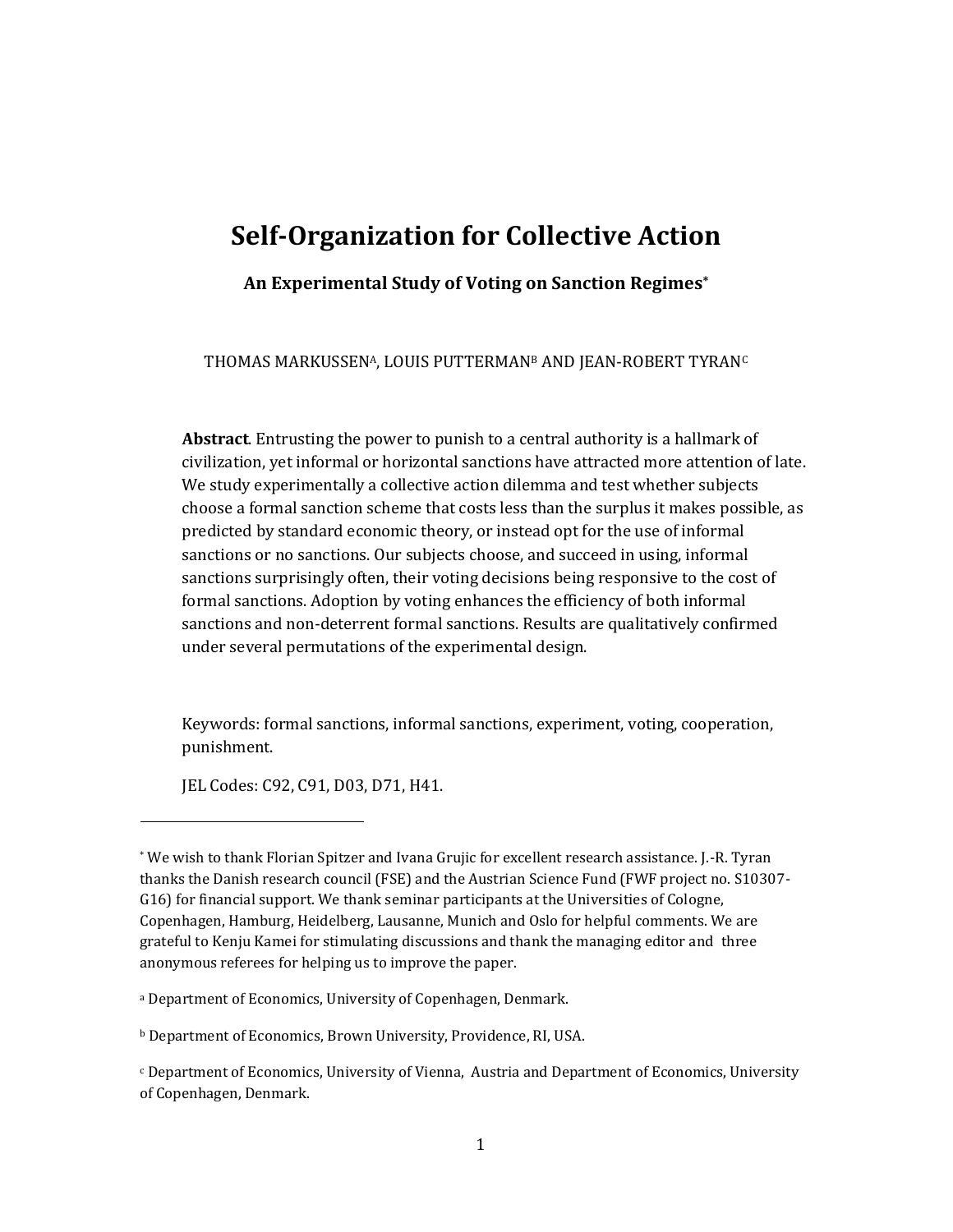## 1. INTRODUCTION

Classic social thought emphasizes two responses to the possible tensions between the collective interests of groups or societies and the private interests of individuals or families. First, it argues that in many market interactions, the pursuit of private interests serves the general good without actors' conscious intent (Smith, 2003 (1776)). Second, it concludes that where private and collective interests clash—the domain of "social dilemmas"—the greater good is served by ceding some authority to the state which, for example, can fund public goods provision by tax collection (Hobbes 1996 (1651), Locke 2005 (1689)). Economists also devote attention to social dilemmas that groups navigate without the aid of formal authority, for instance the elicitation of effort in work teams and partnerships, and small-scale collective action in communities and organizations. Still, the state enjoys pride of place, where thinking about social dilemmas is concerned, in both received economic theory and classical social thought.

It seems odd, then, that while dozens of recent studies (beginning with Fehr and Gächter, 2000, and surveyed by Chaudhuri, 2010) have considered the mitigation of voluntary collective action problems by informal sanctioning mechanisms, almost no attention has been paid to the comparison of informal sanctions with the formal sanctions characteristic of the state. John Locke argued that sanctioning should be the job of the state due to the problem of retaliatory punishment:

… every one in (the) state (of nature) being both judge and executioner of the law of nature, men being partial to themselves, passion and revenge is very apt to carry them too far, and with too much heat, in their own cases... (§. 125.) … resistance many times makes the punishment dangerous, and frequently destructive, to those who attempt it. (§. 126.) Retaliatory, anti-social, and perverse or non-efficiency-enhancing punishment have indeed been key issues in the study of informal sanctions (Nikiforakis 2008, Denant-Boemont, Masclet and Noussair 2007, Cinyabuguma, Page and Putterman 2006 and Herrmann, Thöni and Gächter 2008). Assigning the right to punish to the state has been deemed a hallmark of civilization.

In this paper, we compare the performance of formal and informal sanctioning and study preferences between them as well as the option of operating in a sanction-free environment. We conduct laboratory experiments in which subjects face a linear, finitely repeated voluntary contribution problem and are given opportunities to vote on pairs of

2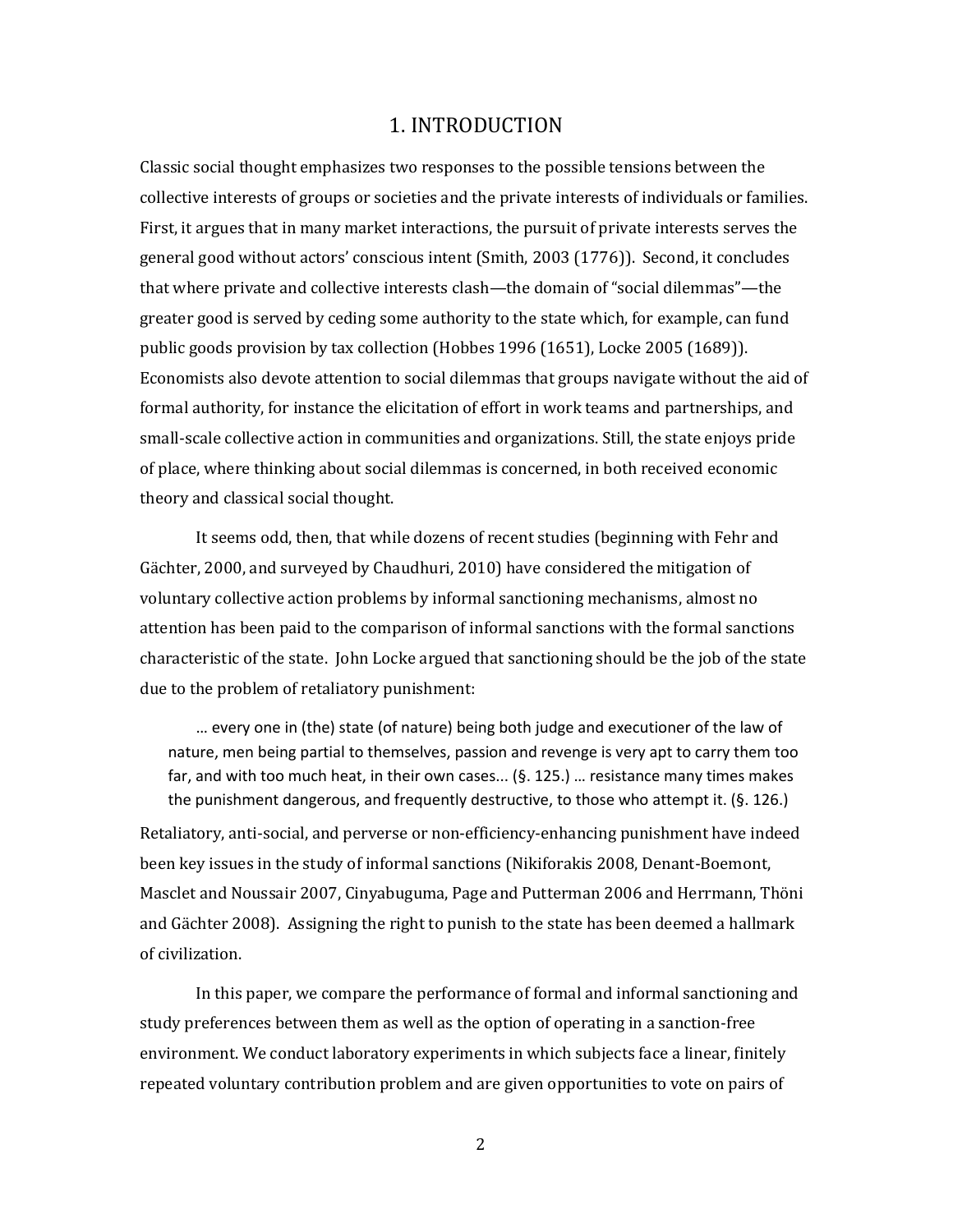alternative schemes.<sup>1</sup> We use the voluntary contributions mechanism because it is easy for subjects to understand, captures essential features of the problem of social cooperation, and has been studied extensively with and without informal sanctions.

Our four main treatments result from the 2x2 crossing of variation in the costs of formal penalties (a) to those punished and (b) to the group as a whole. (a) In two treatments, the penalty for non-contribution is large enough to fully deter free riding by a self-interested individual, while in the other two, it falls short of that threshold, and is thus theoretically "non-deterrent" (Tyran and Feld 2006). Non-deterrent sanctions are of interest because, while possibly at odds with the spirit of Hobbes' *Leviathan*, they are arguably more common than deterrent ones in real world settings.<sup>2</sup> (b) In two treatments, use of formal sanctions carries a substantial fixed cost to the group, whereas in two others, it carries a much lower fixed cost. Cost is a key issue since up-front expenditure to establish monitoring and enforcement structures like police and a judicial system is an essential feature distinguishing a formal from an informal sanctions regime. A deterrent formal sanction scheme involving either of the two costs should be rationally favored by individuals, according to standard theory, but this might fail to be the case if those individuals behave more cooperatively than predicted in sanction-free or informal sanction environments (as predicted under some parameter settings of well-known social preference theories, discussed below). Because the efficacy of both informal and nondeterrent formal sanction regimes may depend on the concurrence of those operating under them, our experiment checks for a "democratic dividend" by comparing performance under the endogenously chosen vs. exogenously imposed sanctions regimes.

 $\overline{a}$ 

<sup>1</sup> Voting on informal sanctions has been studied in experiments by Botelho *et al*. (2005), Ertan *et al*. (2009) and Sutter *et al*. (2010), while voting on whether to use formal sanctions has been studied by Tyran and Feld (2006), Kosfeld *et al*. (2009) and Kamei (2011). Kroll *et al*. (2007) study voting on an obligation to contribute when the availability of informal sanctions is exogenously determined. Our experiment is the first in which subjects choose between formal and informal sanctions schemes by voting (see Traulsen et al., 2012 and Zhang et al., 2013 for individual choice by "voting with the feet").

<sup>&</sup>lt;sup>2</sup> One reason is that the penalty required to achieve deterrence may be considered to exceed social standards of reasonableness, in part because of the possibility that violation occurred due to error or ignorance or that a rule-complying individual is wrongly penalized. A non-deterrent sanction may nonetheless deter most rule violation when it expresses a norm that citizens internalize or when violating the rule brings informal as well as formal penalties, e.g. social disapproval.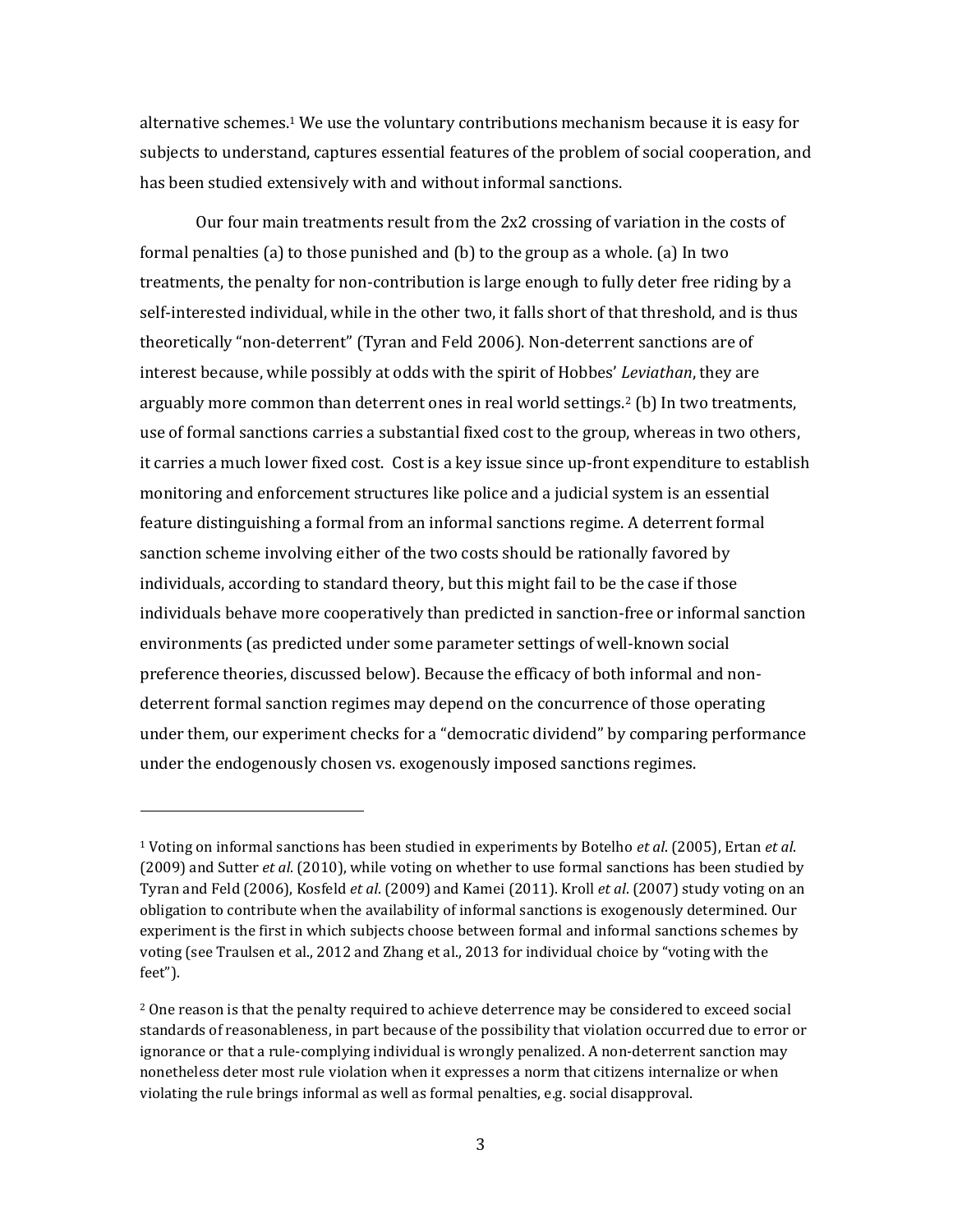We find, perhaps unsurprisingly, that a majority of subjects vote for and achieve high efficiency with low-cost and deterrent formal sanctions. We find that most subjects are initially disinclined to allow informal sanctions, and that their common drawback perverse or anti-social punishment—is indeed present. But we also find, like previous studies that allow groups to revisit their choices (Gürerk *et al*. 2006, Ertan *et al*. 2009), that informal sanctions become increasingly popular as experience of the collective action dilemma increases.

More surprisingly, we find that subjects tend to prefer informal over even deterrent formal sanctions when the latter are somewhat costly. For example, between 40 and 70 percent of groups select informal over formal sanctions in the final match-up of the two options. And these choices turn out to be smart. In fact, choosing informal sanctions is profitable because they are used with circumspection and therefore quite effectively deter free-riding. We also find that the popularity of formal sanctions depends more on their fixed costs than on their deterrence. For example, about 70 percent prefer no sanctions over deterrent but costly formal sanctions. These findings are surprising from the perspective of standard theory which assumes that decision makers and voters are rational and strictly self-interested. Yet, these (and some other) observations from our experiment are consistent with theories postulating that decision makers have social preferences.

We use a simple model of aversion to inequality (Fehr and Schmidt 1999) to demonstrate that these findings can be rationalized by assuming social preferences (in the appendix, we show that the model of Charness and Rabin, 2002, also predicts many aspects of our findings rather well). Our findings thus add to the accumulating evidence that social preferences facilitate voluntary collective action and render it considerably more feasible than was supposed by earlier theories.<sup>3</sup> Importantly, our experiment provides novel evidence that voters manage surprisingly well to self-organize for collective action, and we thus provide a remarkable example of efficient endogenous emergence of institutions.

l

<sup>&</sup>lt;sup>3</sup> To be sure, Buchanan and Tullock wrote half a century ago that "The existence of external effects of private behavior is neither a necessary nor a sufficient condition for an activity to be placed in the realm of collective choice (1962, p. 57)." Ostrom (2010) provides several examples that "challenge the presumption that governments always do a better job than users in organizing and protecting important resources" (p. 641) and asserts that "the earlier theories of rational, but helpless, individuals who are trapped in social dilemmas are not supported by a large number of studies using diverse methods" (p. 659).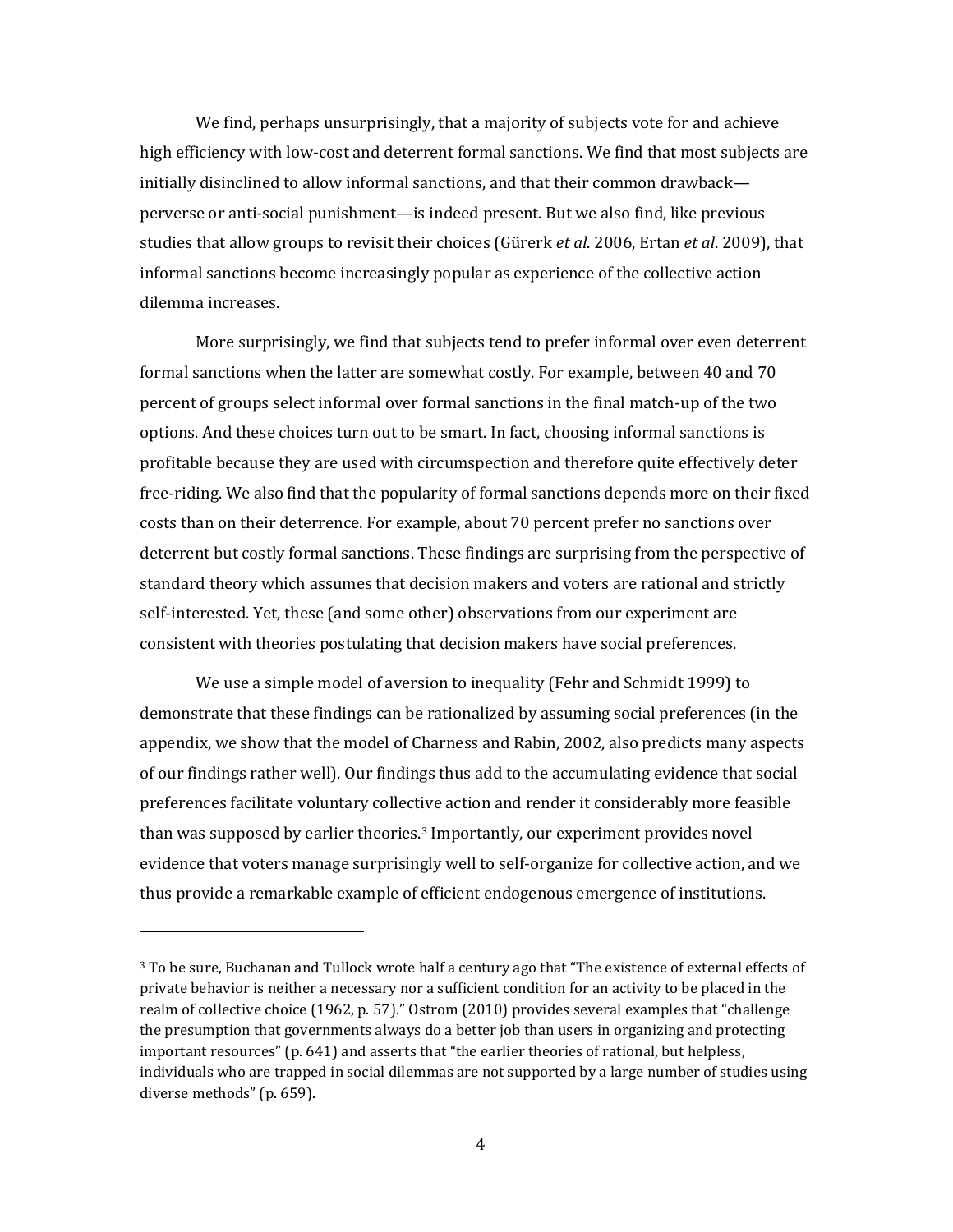Our paper also adds to a small experimental literature suggesting that there is a "dividend of democracy" in the sense that institutions chosen by vote can be more efficient than when the same institutions are exogenously imposed on decision makers (Tyran and Feld 2006, Dal Bó, Foster and Putterman 2010 and Sutter, Haigner and Kocher 2010). In particular, we find that both informal sanctions and non-deterrent formal sanctions are more efficient when collectively chosen by majority vote than when the same sanctioning institution is imposed on subjects.

The surprising popularity of informal sanctions hinges on their comparative effectiveness, in addition to their natural cost advantage (they do not require the costly infrastructure typical for formal sanctions like police, courts, or prisons). The effectiveness is partly driven by the sanctioning technology (i.e. how much harm a punisher can inflict on the punished at a given cost to himself) and partly by circumspection in usage (i.e. whether costly sanctioning is common and targeted at free riders). In control treatments, we test the robustness of our findings to reducing the effectiveness of informal sanctions by 50 percent., We find that this reduces the efficiency of informal sanctions somewhat. But they are still quite popular, in particular if the alternative is costly deterrent formal sanctions. Further control treatments confirm that our main results are robust to learning, and to allowing for the possibility that formal and informal sanctions co-exist.

The rest of the paper proceeds as follows. Section 2 discusses collective choice between formal and informal sanctions regimes from the perspectives of both standard theory and social preference models. Section 3 describes our experimental design, and Section 4 presents the main results. Section 5 discusses the robustness of our findings. Section 6 provides concluding remarks.

5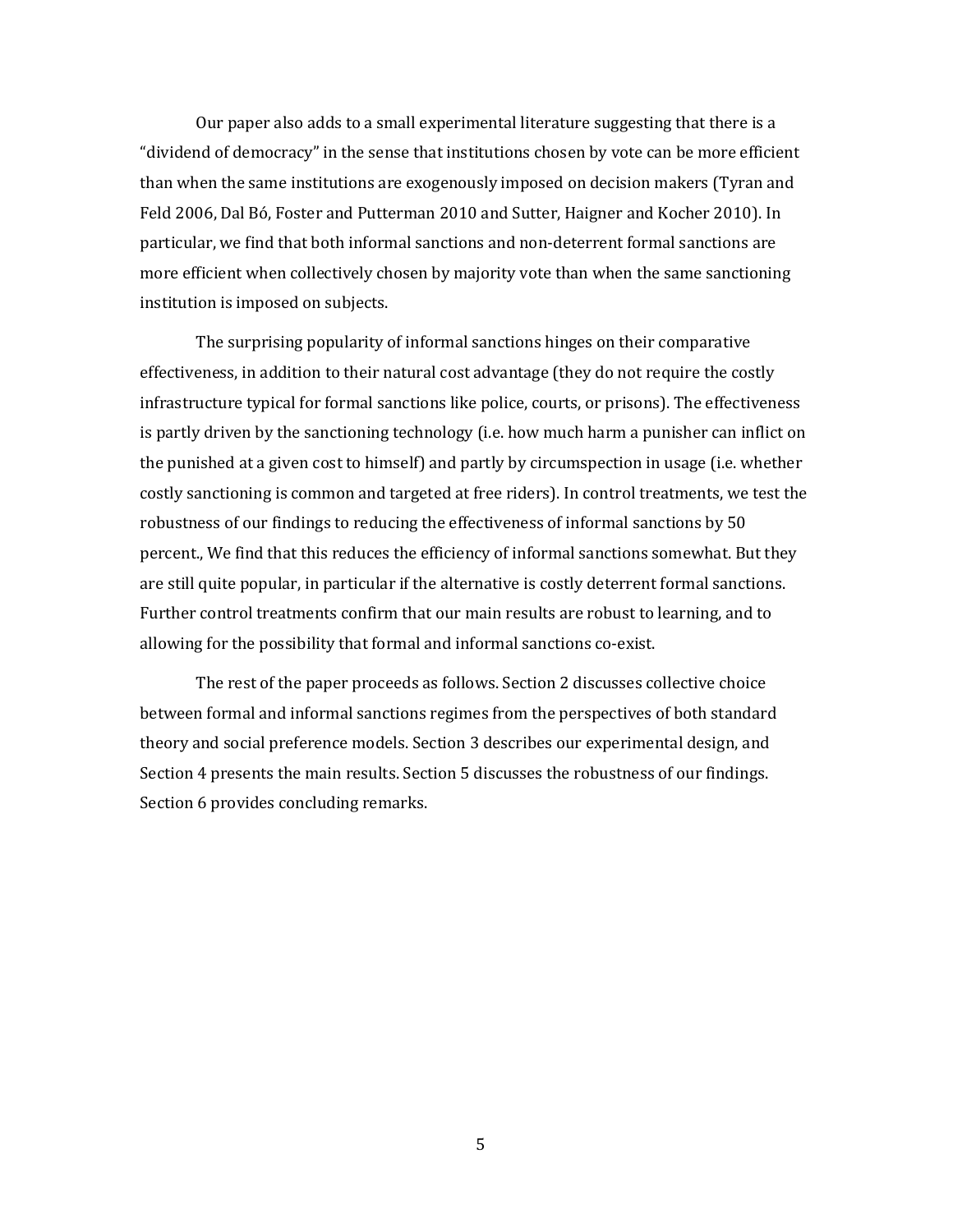# 2. TRADITIONAL AND SOCIAL PREFERENCE THEORIES

Consider a group of *n* individuals who obtain utility from consuming a private or a public good. Consuming the private good yields private benefits only, while contributing to the public good benefits all *n* group members. We study a situation in which private and social incentives conflict: Contributing to the public good is socially efficient (*mn* > 1), but individual incentives are stacked against contributing (*m* < 1).<sup>4</sup> Individual monetary payoffs thus induce free-rider incentives and create a social dilemma situation:

$$
\pi_i = (E - C_i) + m \sum_{j=1}^n C_j \quad , \tag{1}
$$

where *E* is the individual's endowment, *C<sup>i</sup>* is her contribution to the public good, *m* is the marginal per capita return from contributing to the public good, hereafter MPCR, and *j* includes *i*. We impose 1/*n* < *m* < *1*, where *n* is group size, so that the socially optimal payoff per person, *mnE*, exceeds the payoff when each individually optimizes, *E*.

When a formal sanction scheme is in place, an individual incurs a sanction of *s* units for each unit she allocates to private rather than group production. Operating the formal sanction scheme requires payment of a fixed cost of  $c < (mnE - E) = \mathcal{P}$  up front. The right hand side of the inequality is the "cooperation premium," that is, the difference between an individual's earnings under full cooperation with zero fixed cost and earnings under individual optimization. When the scheme is adopted, *i*'s payoff becomes

$$
\pi_i = (E - C_i)(1 - s) + m \sum_{j=1}^n C_j - c \quad , \tag{2}
$$

where *s* is the sanction per unit allocated to the private good.

 $\overline{\phantom{0}}$ 

When *s* > (1 – *m*), we say that we have a **deterrent formal sanction**, because the presence of the penalty deters free-riding by making it privately rational to contribute all of one's endowment to group production. Accordingly, presence of the penalty changes equilibrium play among rational, self-interested agents with common knowledge of type from *C<sup>i</sup>* = 0, all

<sup>4</sup> In a more general model, the agents might have an interior optimum in which some of each good is provided, reflecting the fact that public and private goods are usually not perfect substitutes. The simpler set-up followed here, and in most of the experimental literature, captures the essential issue of free riding incentives while reducing complexity for the decision makers.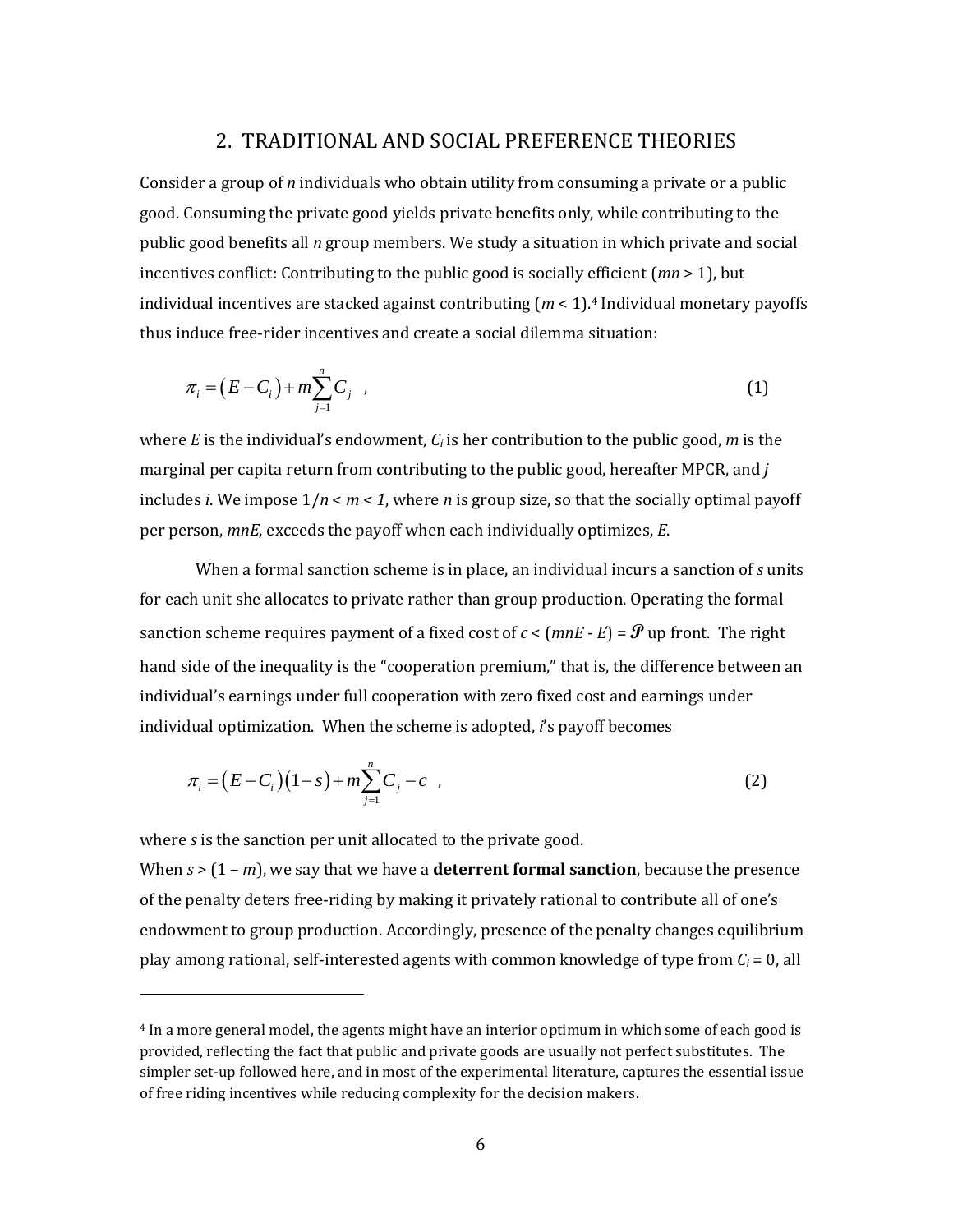*i*, to  $C_i$  = *E*, all *i*. Since *mnE* - *c* > *E* (equivalently  $\mathcal{P}$  > *c*), each enjoys a higher payoff with the scheme than without it, and it is therefore a dominant strategy to vote for the scheme if any chance of being a pivotal voter is perceived.

When 0 < *s* < (1 – *m*), we say (following Tyran and Feld, 2006) we have a **non-deterrent formal sanction** because a rational payoff-maximizing individual selects  $C_i = 0$  despite the presence of a sanction. Standard theory predicts that a non-deterrent sanction scheme that adds to cost but fails to change behavior is turned down by a pivotal voter.

With an **informal sanction** scheme, each group member has the opportunity to impose costly punishment on other group members at her discretion after seeing how much they have contributed to the group activity. Specifically, any individual *i* can impose a sanction σ on any other group member *j* at a cost of one unit to herself. We denote *i*'s cost of punishing *j* by *Rij* , and *j*'s cost of being punished by *i*, by σ*Rji* . The payoff of an individual *i* under the informal sanctions scheme therefore is

the miorma isancuons scheme therefore is  
\n
$$
\pi_i = (E - C_i) + m \sum_{j=1}^n C_j - \sum_{j=1}^n R_{ij} - \sigma \sum_{j=1}^n R_{ji}
$$
\n(3)

It is easy to see that in a one-time interaction, a rational individual *i* seeking to maximize her payoff will not punish at all, i.e. choose *Rij* = 0, all *j*. By backward induction, the same logic extends to a finitely repeated interaction, if one assumes common knowledge that all group members are rational payoff-maximizers. Standard theory accordingly predicts that informal sanctions are completely irrelevant (no punishment, no contribution to the group activity (*C<sup>i</sup>* = 0, all *i*)*,* and a payoff of *E*for each individual). Rational voters are therefore completely indifferent between no sanctions and informal sanctions. As a result, the probability that an informal sanctions scheme is selected by vote is in theory 0.5.

In summary, standard theory predicts full free riding  $(C_i = 0)$  in the absence of sanctions, under non-deterrent formal sanctions, and under informal sanctions (which are not meted out if present, *Rij* = 0). Standard theory predicts that voters accept deterrent formal sanctions when  $c < \mathcal{F}$ , reject non-deterrent formal sanctions at any  $c > 0$ , and are indifferent between informal and no sanctions. These predictions contrast with a large body of experimental results that shows only partial free riding absent sanctions, widespread use of informal sanctions, a positive response of contributions to both informal sanctions and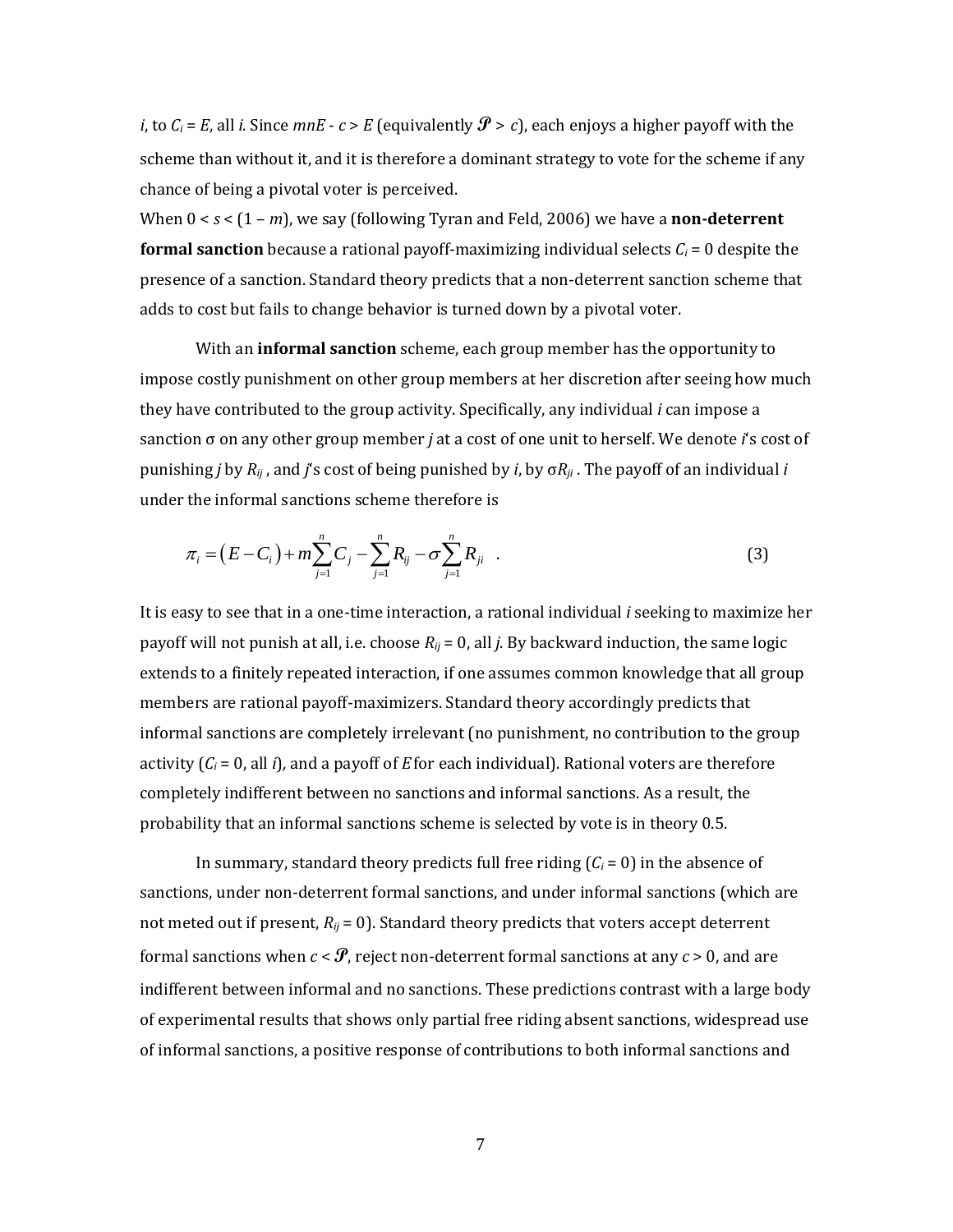non-deterrent formal sanctions, and some voting for non-deterrent formal sanctions. 5 Importantly, the standard theory also fails to explain some of the main findings of this paper, including the low popularity of deterrent sanctions at moderate fixed costs and the high popularity of informal sanctions with voters.

#### 2.1 *Predictions from a model of aversion to inequality*

l

This section argues that the main regularities observed in our experiment can be rationalized by a model of social preferences proposed by Fehr and Schmidt (1999). The model assumes that people are all self-interested but that some are also more or less averse to inequality, usually assigning greater weight to inequalities that disadvantage them. Our intention here is not to argue that this particular model is the most suitable to analyze voting on sanctions or to provide a comparative evaluation of alternative theories (see e.g. Tyran and Sausgruber 2006 for an application of the model to voting on redistribution). We focus on it as an example of a wider class of social preference models because it is parsimonious and provides predictions that are qualitatively well in line with our findings. Below, we only provide a sketch of the argument.<sup>6</sup>

Fehr and Schmidt (1999) assume preferences of the form  
\n
$$
U_i(\pi) = \pi_i - \frac{\alpha_i}{n-1} \sum_{j \neq i} \max(\pi_j - \pi_i, 0) - \frac{\beta_i}{n-1} \sum_{j \neq i} \max(\pi_i - \pi_j, 0)
$$
\n(4)

with  $\alpha_i \geq \beta_i$  and  $0 \leq \beta_i \leq 1$ . They show that if aversion to advantageous inequality ( $\beta$ ) is sufficiently strong among all group members, positive contributions *C* are an equilibrium in our setting even in the absence of sanctions. They also show that individuals with sufficiently strong aversion to disadvantageous inequality  $\alpha$  are willing to punish free riders, and that this threat of punishment can induce positive contributions in the presence of informal sanctions. Given empirically plausible distributions of  $\alpha$  and  $\beta$  (see e.g. Blanco *et* 

<sup>5</sup> For a survey, see Chaudhuri (2010). Voting on non-deterrent sanctions is studied by Tyran and Feld (2006) and Kamei (2011).

 $6$  Appendix B provides the details of the argument and compares to predictions with two models suggested by Charness and Rabin (2002), one of which also allows for reciprocity. For the sake of simplicity, the reasoning in this section abstracts from repetition and learning in that we assume a one-shot interaction and that preferences and payoffs are common knowledge.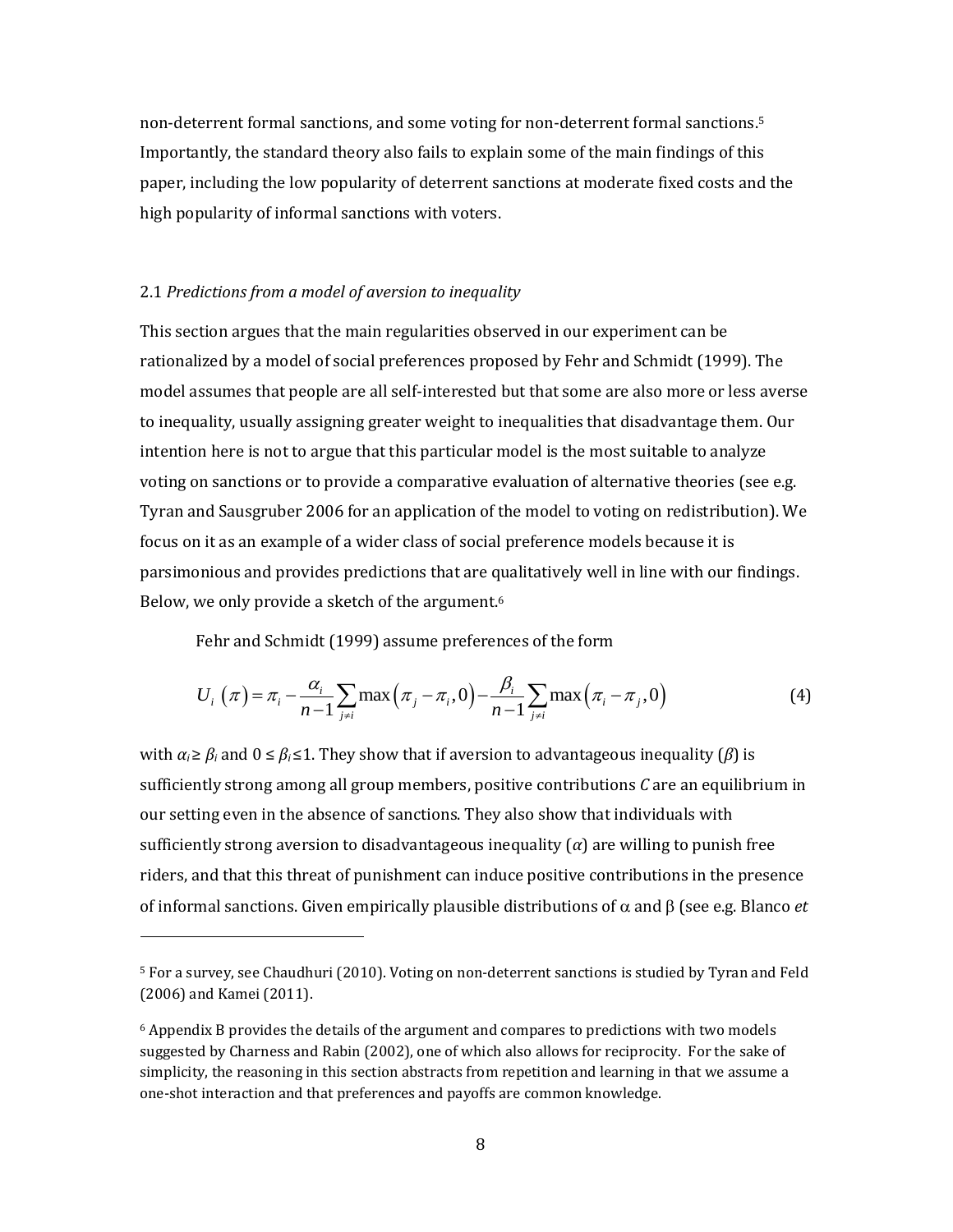*al*. 2011), equilibria with positive contributions are therefore more likely to obtain with than without informal sanctions.

Deterrent sanctions are behaviorally robust in the sense that the predictions are largely independent of whether inequality-aversion is present or not. Under weak assumptions, full contribution by all players is the unique equilibrium in either case (see Appendix B). However, assuming social preferences does make a difference for predicting the effects of non-deterrent formal sanctions. For plausible distributions of  $\alpha$  and  $\beta$ , equilibria with positive contributions are more likely in the presence than in the absence of such sanctions. The reason is that sanctions come at a fixed cost and reduce the (monetary) returns from private allocation but leave the (psychological) return from reducing inequality unaffected.<sup>7</sup>

Concerning voting, the Fehr-Schmidt model predicts that the popularity of a formal sanction scheme depends on both the severity of sanctions *s* and the fixed cost associated with their adoption *c*. In fact, deterrent formal sanctions may fail to be preferred to a regime with no sanctions despite  $c < \mathcal{P}$ . The premium  $\mathcal{P}$  is large according to standard theory because it is the difference between earnings at (universal) full cooperation and earnings at zero cooperation. In contrast, Fehr and Schmidt predict the "behavioral cooperation premium" with deterrent formal sanctions to be smaller than  $\mathcal P$  because agents voluntarily cooperate absent sanctions if they are sufficiently averse to advantageous inequality. In the no-sanctions case, inequality-aversion tends to generate multiple equilibria: the desire to avoid deviations from other group members' pay-off implies a preference for contributing the same amount to the public good as others. Therefore, equilibria with high and equilibria with low contributions often co-exist, meaning that groups face a coordination problem. If full contribution is assumed under deterrent formal sanctions, groups using no sanctions must coordinate on contributing at least *C'*= *E*-*c/(nm-1)* to make that institution a profitable alternative. As a result, Fehr and Schmidt predict that multiple, symmetric equilibria exist when choosing between deterrent sanctions and no sanctions, provided that agents are

l

<sup>7</sup> Non-deterrent formal sanctions are in our design equivalent to an increase in the MPCR, which has been shown to increase contributions (e.g. Isaac and Walker 1988). Since a subject who allocates everything to the private good earns less under non-deterrent formal sanctions than under no sanctions, non-deterrent sanctions decrease the overall stakes of the game. Kocher *et al*. (2008) find no effect of stake size on contributions in public goods games with and without informal sanctions.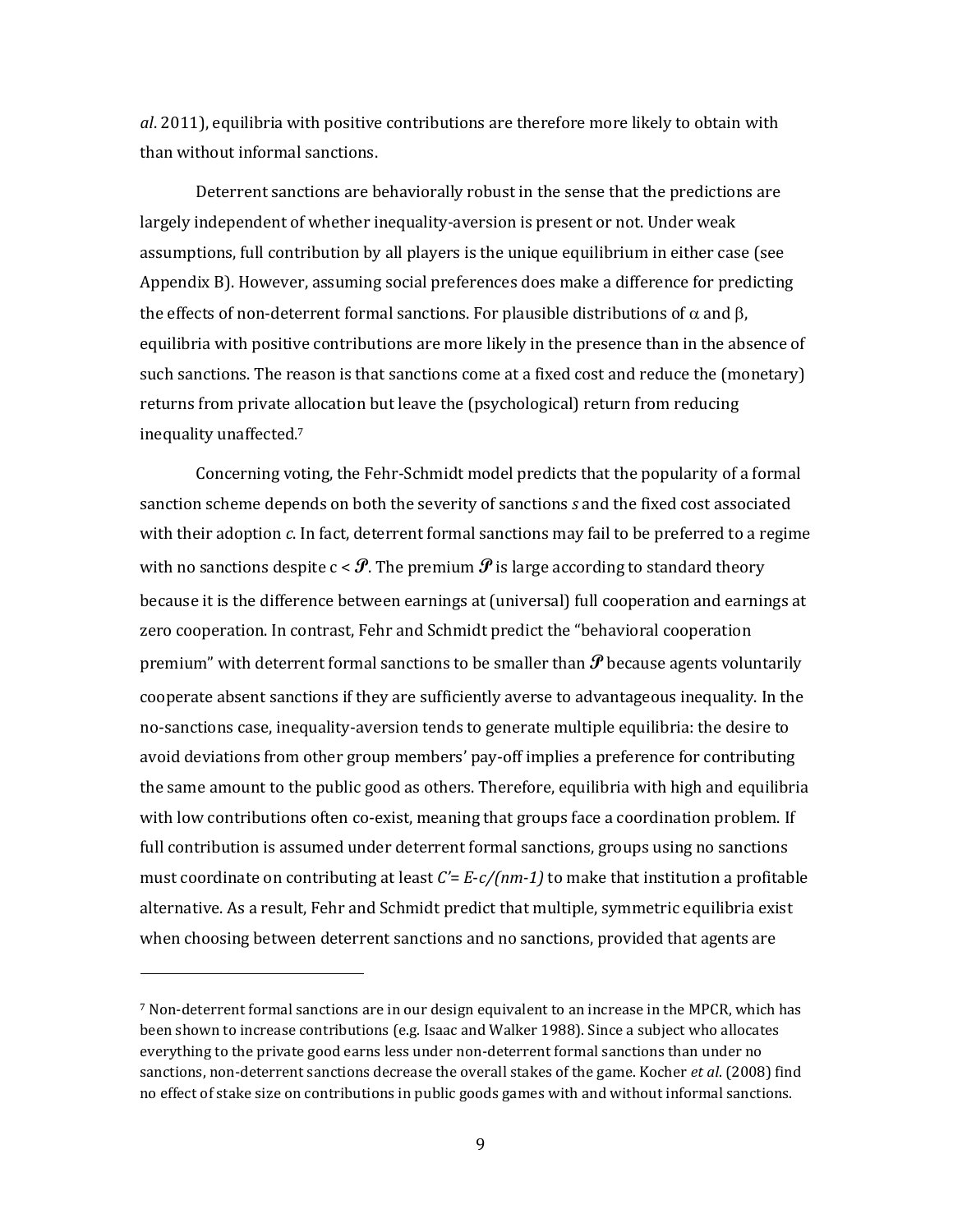sufficiently inequity averse. Note that there is an inverse relation between the threshold *C'* and the fixed cost *c*, i.e. higher fixed costs means that the threshold at which group members are indifferent between formal sanctions and no sanctions is lower. If we add the plausible assumption that a lower threshold is more easily reached, the Fehr-Schmidt model thus predicts that inequality-averse voters are more likely to prefer no sanctions over formal sanctions if the latter come at a high fixed cost.

Under non-deterrent formal sanctions, equilibria with positive contributions are feasible for empirically plausible distributions of  $\alpha$  and  $\beta$ , when they are not, in the absence of such sanctions. In such cases, the Fehr-Schmidt model predicts voting for non-deterrent formal sanctions provided that the gains from the cooperation it induces exceed the cost *c*.

Because equilibria with positive contributions are more likely under informal than under no sactions, the potential of costly formal sanctions to justify their fixed cost falls further when the alternative is informal sanctions. The Fehr-Schmidt model therefore predicts fewer votes for formal sanctions when pitted against informal ones than when pitted against a no sanctions alternative.

The Fehr-Schmidt model can also rationalize a "dividend of democracy", i.e. that a scheme chosen by vote may perform better than when imposed exogenously. In particular, voting may serve as an equilibrium selection device. Assume, for example, that a group chooses between no sanctions and non-deterrent formal sanctions, and that multiple, symmetric equilibria exist under the latter scheme. Voting for non-deterrent formal sanctions is only rational if a voter believes her group can coordinate on each member contributing  $C'' \ge (sE + c)$  /  $(nm + s - 1) = C$  to the group account (see Appendix B). Such a belief induces an inequality-averse subject *i* to contribute *C''.* Voting for non-deterrent formal sanctions therefore credibly signals an intention to contribute at least *C* and thereby induces other, inequality-averse group members to do the same. In this way, voting for nondeterrent sanctions induces selection of equilibria with high contributions. The logic is analogous for voting on informal sanctions.<sup>8</sup>

 $8$  Results are formally derived in Appendix B under the assumption that preferences are common knowledge. Relaxing this assumption opens the avenue for a signaling explanation of a "dividend of democracy". In particular, observing the outcome of the vote may lead subjects to update their beliefs about the prevalence of social preferences in their group which in turn may affect contributions.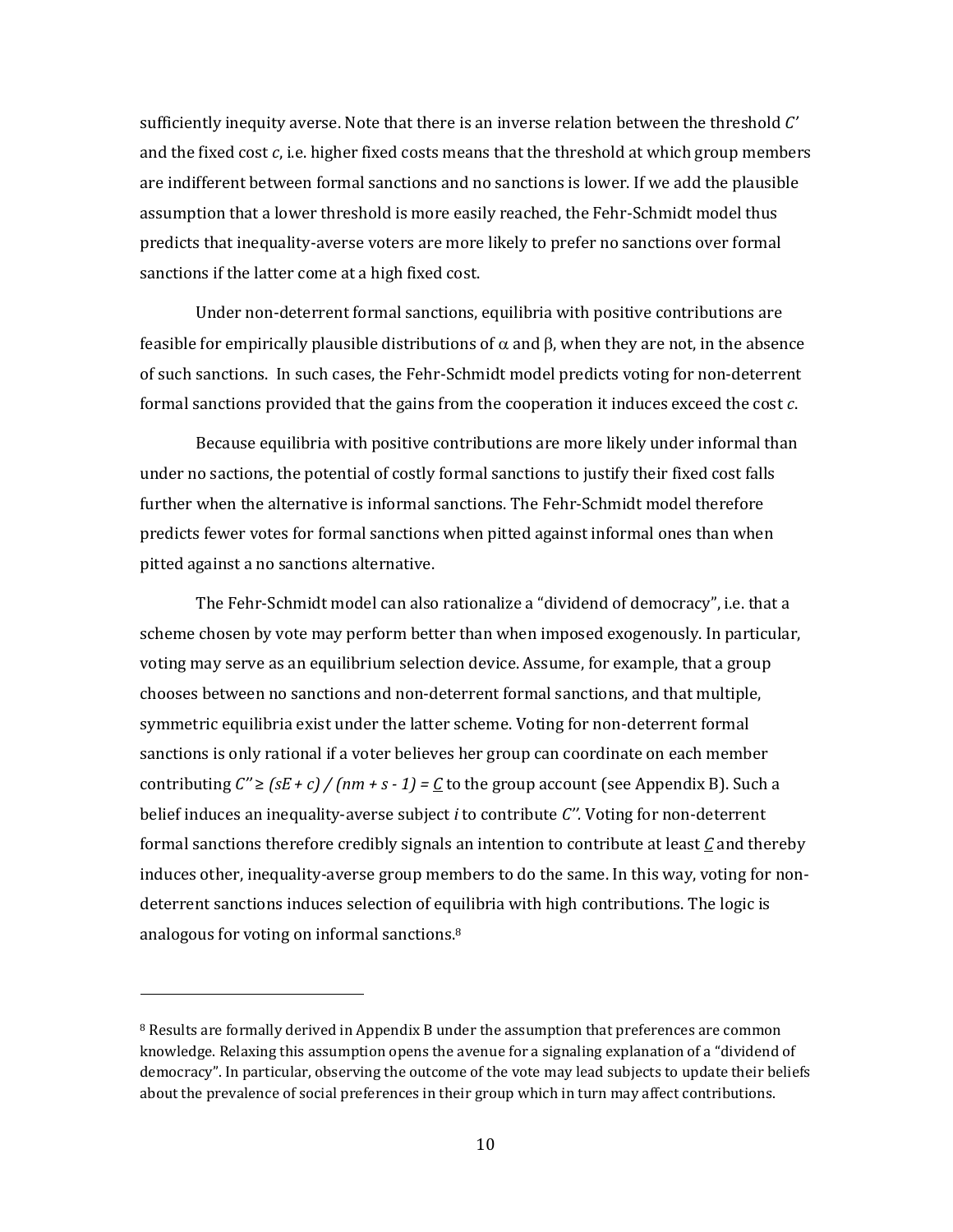In summary, the Fehr-Schmidt model predicts that fixed costs reduce the popularity of formal sanctions since the gain from having them in operation is smaller than predicted by standard theory. We also expect strong support for informal vs. no sanctions, relatively strong support for IS vs. costly and deterrent sanctions, and weaker support for IS vs. cheap and deterrent sanctions. The model also predicts some support for non-deterrent sanctions (when cheap) vs. no sanctions, and a "dividend of democracy" due to signaling which promotes coordination on high-contribution equilibria. However, these predictions hinge on the distribution of social preference parameters and often involve multiple equilibria.

While we find that the Fehr-Schmidt model provides more accurate predictions than standard theory in many dimensions, it is worthwhile to point out that it is an equilibrium model assuming perfect rationality and complete information. However, the empirical facts (punishment and learning occurs) suggest that subjects' ability to coordinate (or knowledge of one-anothers' preferences) is imperfect.<sup>9</sup>

# 3. EXPERIMENTAL DESIGN

Our core public goods experiment with endogenous institutions entails play under three conditions—no sanctions (NS), formal sanctions (FS) and informal sanctions (IS)—in four treatments distinguished by sanctions level and cost when FS is adopted. Two additional treatments with exogenous sanctions test for endogeneity effects. (Treatments to test the robustness of our results are discussed in Section 5.)

In all treatments, participants are divided into groups of *n* = 5 members that remain fixed ("partner matching"). The main treatments have 7 phases, consisting of 4 periods each. Every period, each participant receives an endowment of *E* = 20 points of experimental currency. He or she decides how to allocate this endowment to a "group account" or a "private account". The total amount in the group account is doubled and divided equally among all group members, thus  $m = 0.4$ . We refer to this standard voluntary contributions mechanism as the *No Sanctions* (NS) regime.

<sup>9</sup> Incomplete knowledge of others' preferences can also explain why contributions under no sanctions conditions tend to decline over time (e.g. Fischbacher and Gächter, 2010).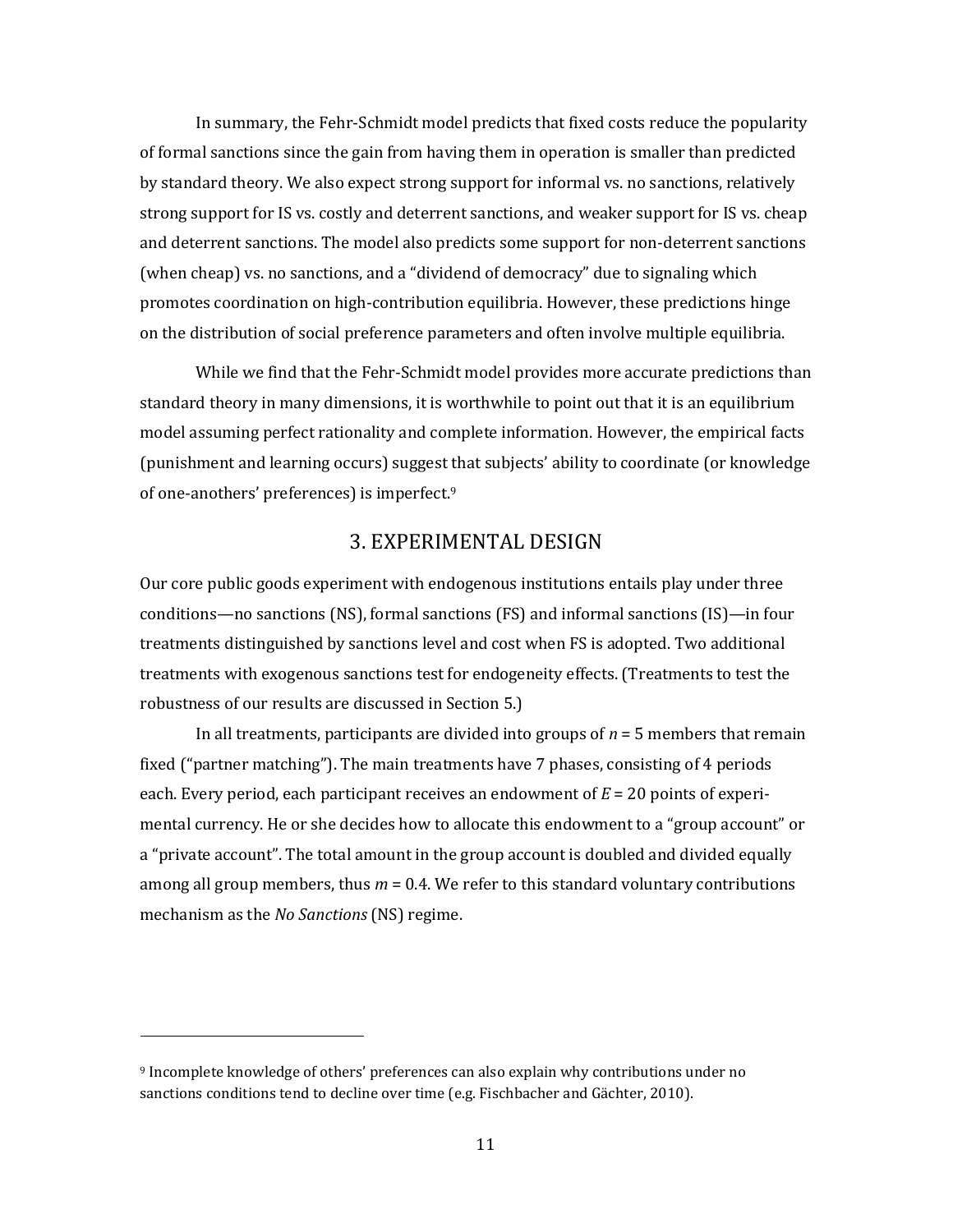Under *Informal Sanctions* (IS), participants observe what fellow group members have contributed to the group account. <sup>10</sup> They then have the opportunity to reduce the earnings of other group members. Subjects learn the amount of punishment they receive, but not who gave it or how much punishment others receive in total.

Under *Formal Sanctions* (FS), allocations to the private account are penalized at a fixed rate *s* per point and participants pay a fixed cost *c* per period to have the scheme in place. Penalties are lost not only to the penalized subject but also to the group, and are not otherwise redistributed, in order to make the scheme comparable to IS. The values of *s* and *c* are fixed for a given treatment but vary across the four main treatments, as detailed below.

Groups choose whether to play with NS, IS or FS by majority vote*.* In each vote, only two institutions are available for choice, to rule out strategic voting. Voting is simultaneous, and free, and each subject must vote for one of the institutions available (i.e. no abstentions). Subjects learn what scheme was chosen but not the specific number of votes for it.

Figure 1 shows the time line. We first hand out instructions for the No Sanctions regime, read aloud a brief summary, make sure that all subjects correctly answer a set of control questions testing their comprehension, and privately answer any questions. All groups then play four periods under this exogenously imposed regime. Then, a second set of instructions is distributed, explaining the rules of formal and informal sanctions, the voting rule, and the fact that there will be six votes, each governing four periods of play.<sup>11</sup> These instructions also are accompanied by brief oral instructions, control questions, and answering of any questions raised by the subjects. Each of the following phases starts with a vote. In Phase 2, voting is on NS vs. IS, in Phase 3 on NS vs. FS, and in Phase 4 on FS vs. IS. This cycle is repeated in phases 5 to 7.<sup>12</sup> The instructions, included in Appendix A, use neutral language, avoiding terms such as "public good", "contribute", or "punishment."

 $10$  To ensure comparability across regimes, subjects were always informed about the contributions of each other group member, even when informal sanctions were not used. Information about the contributions of others is presented in a random order to preclude individual reputation formation.

 $11$  The reason for handing out two separate sets of instructions, and for having the initial phase with the No Sanctions regime exogenously imposed on all groups, is that it is considerably easier for participants to understand the rules of formal and informal sanctions once they have familiarized themselves with the No Sanctions version of the public goods game.

<sup>&</sup>lt;sup>12</sup> Our robustness treatments avoid order effects by having subjects vote between IS and FS only.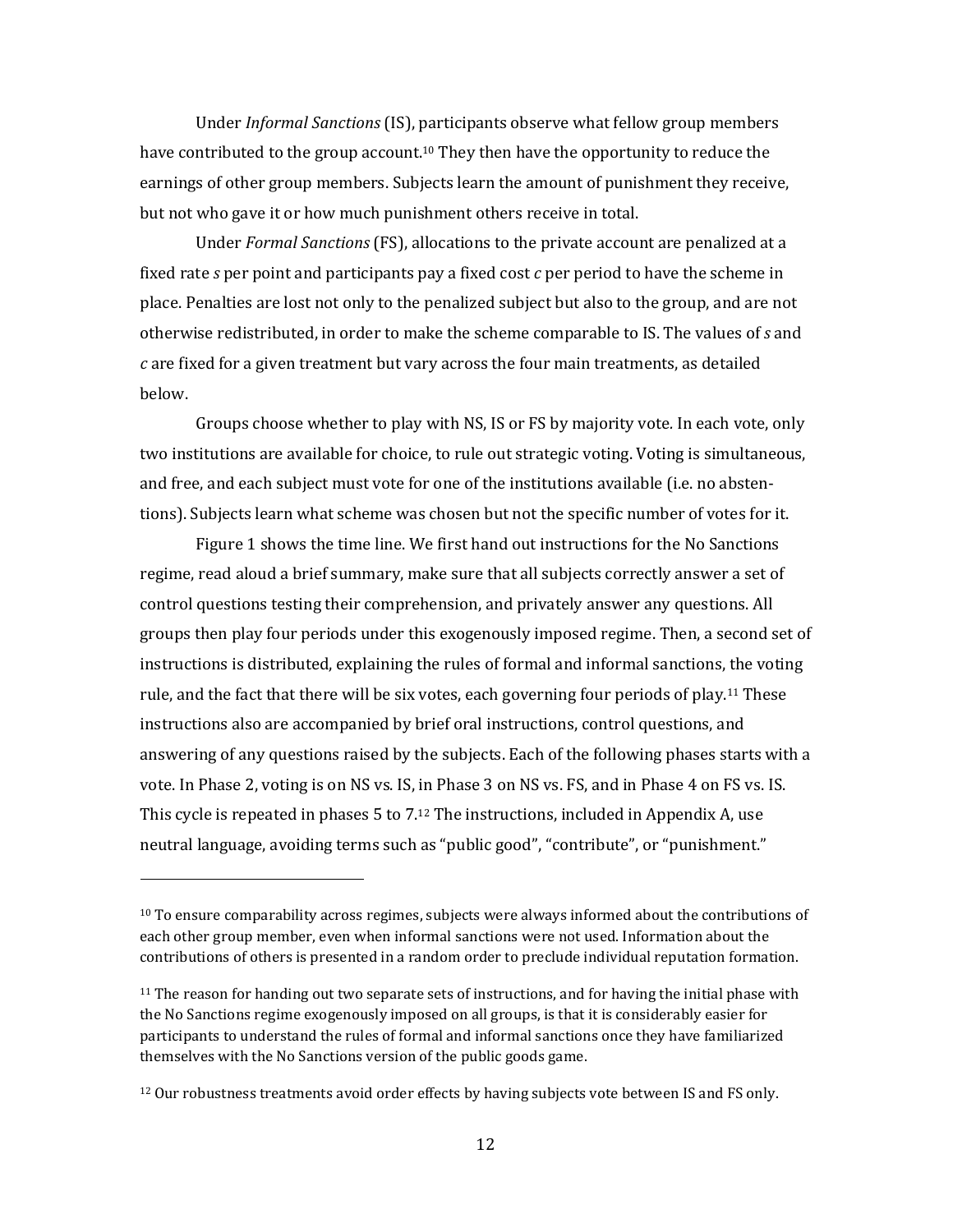In FS, the four treatments differ by the sanction rate *s* and the scheme's cost *c* (see Endogenous Treatments in Table 1). With *s* = 0.8, formal sanctions are deterrent, while with  $s = 0.4$  they are non-deterrent ( $s = 0.6$  is the threshold value for zero vs. full contribution, see eq. 2). The fixed cost are  $c = 2$  or  $c = 8$ . These values correspond to 10% and 40%, respectively, of the hypothetical gains from full cooperation  $(\mathcal{P})$ , and are referred to as "cheap" versus "expensive" below. The interaction of the two dimensions yields the four treatments Deterrent Cheap (**DC**), Deterrent Expensive (**DE**), Non-deterrent Cheap (**NC**) and Non-deterrent Expensive (**NE**). The parameters of formal sanctions were fixed throughout each session of the experiment, with subjects learning those of their own session only.

In IS, it costs a sender 1 point to reduce the earnings of the receiver by 4 points; hence  $\sigma$  = 4 (see eq. 3).<sup>13</sup> The following restrictions apply to sanctioning. Each subject is allowed to allocate at most 10 reduction points to each other group member per period. Also, reduction points *received* can never reduce a subject's earnings for the period to less than zero. However, reductions points *sent* must always be paid for, even if this leads to negative total earnings for the period.<sup>14</sup> With these rules, earnings under IS are given by

(3'), which modifies (3) using the values of 
$$
E = 20
$$
 and  $\sigma = 4$ .  
\n
$$
\pi_i^{IS} = \max \left( 0, 20 - C_i + 0.4 \sum_{j \in g} C_j - 4 \sum_{j \neq i} R_{ji} \right) - \sum_{j \neq i} R_{ij}
$$
\n(3')

*Exogenous treatments.* To test for a "dividend of democracy", we conduct control treatments in which subjects experience the same sequences of conditions of play but without ever voting on sanction schemes (see the right column of Table 1). Details of the treatments are given in section 4.3 where we report the corresponding tests for effects of endogeneity. *Predictions.* Voting predictions according to standard theory are as follows (see section 2 for

details): groups are indifferent between NS and IS, always select NS or IS over non-

 $\overline{a}$ 

<sup>13</sup> The 1:4 cost ratio is used elsewhere (e.g. Page *et al*. 2005, Bochet *et al*. 2006, and Nikiforakis and Normann 2008), and the first punishment point purchased in Fehr and Gächter (2000) can cost the recipient more than four times what it costs the sender. Related experiments (e.g. Fehr and Gächter 2002, Egas and Riedl 2008) have used punishment technologies with less power. We check the robustness of our findings to a less effective punishment technology in Section 5.

 $14$  Both restrictions are common in the literature and are rarely binding in our experiment (about  $1\%$ ) of the cases).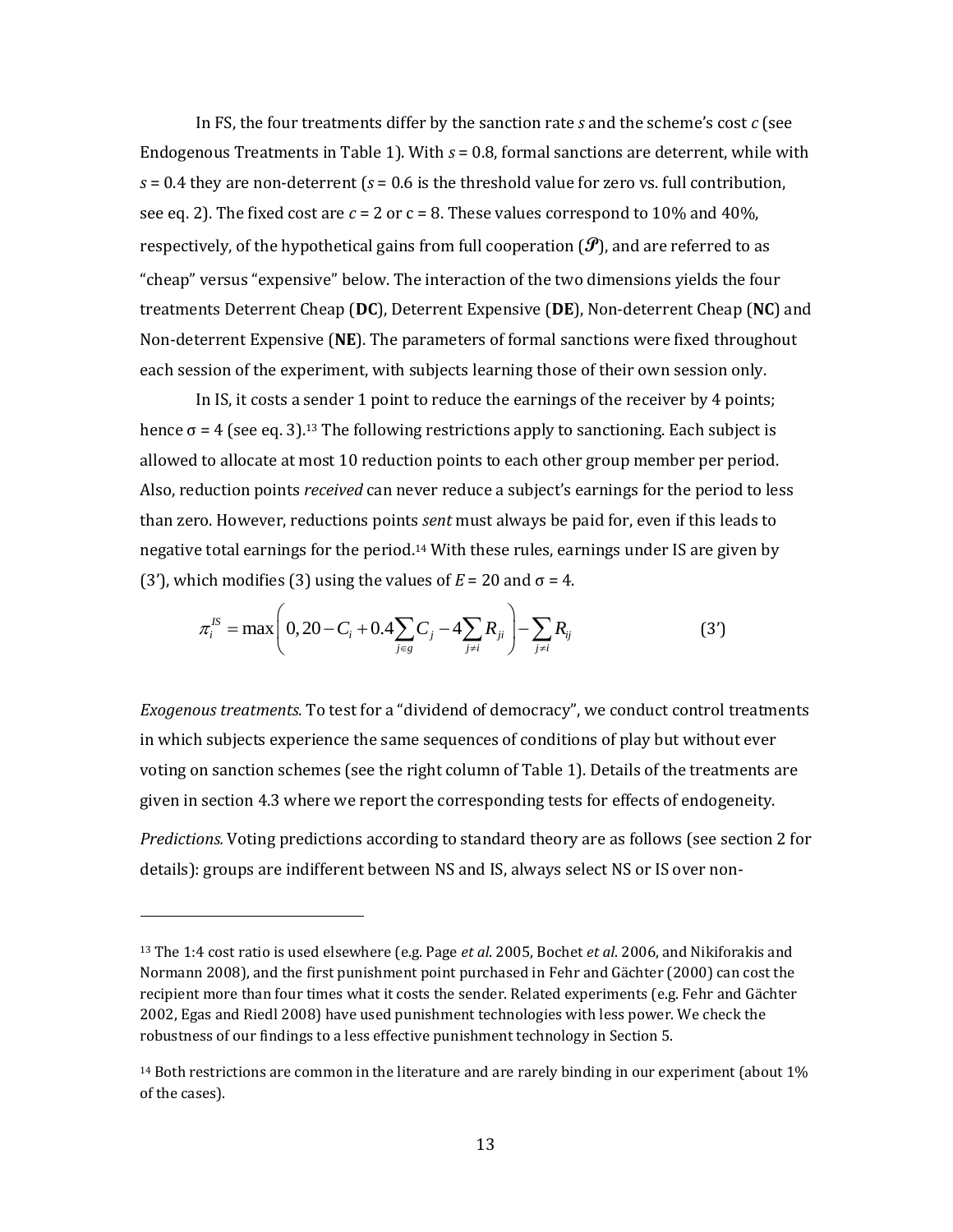deterrent FS, and always select deterrent FS over NS or IS. Parameter *s* is thus decisive and parameter *c* irrelevant for collective action in all votes involving an FS option. According to the Fehr-Schmidt model of inequality aversion, on the other hand, groups weakly prefer IS over NS. Depending on the distribution of inequality-aversion parameters, some groups may vote for non-deterrent FS over NS and IS. The popularity of FS depends both on deterrence level (*s*) and on fixed cost (*c*). The model predicts FS to be more popular when pitted against NS than when pitted against IS.

*Implementation.* The experiment was conducted at the Centre for Experimental Economics, University of Copenhagen using the software Z-tree (Fischbacher 2007). We conducted three experimental sessions per treatment (see Table 1). In total, 260 subjects participated in the endogenous treatments, with a further 75 in the exogenous ones (and 255 participants in the robustness treatments to be discussed in section 5). Slightly over half of the participants (51 percent) were freshmen economics students, about two months into their studies. The rest were from many different fields of study at the University of Copenhagen. 43 percent of participants were women. At the end of the experiment, each subject's earnings were converted into money (1 point = 0.2 Danish kroner). Subjects earned on average 172 Danish kroner (about 33 USD). Each session lasted about one hour and 45 minutes.

## 4. RESULTS

Since our ultimate interest is in the endogenous emergence of institutions, we start with discussing voting outcomes in Section 4.1. Section 4.2 discusses contribution (and in IS also punishment) behaviors and their earnings consequences. Section 4.3 discusses the "dividend of democracy" by comparing play under chosen vs. imposed IS and non-deterrent FS conditions.

#### 4.1. *Voting*

Figure 2 shows the voting outcomes in our four main treatments over time. Results for voting on **NS vs. IS** show that informal sanctions are initially unpopular (about 20 percent of groups accept IS, see Vote 1). But popularity of IS significantly increases with experience (*p* = .000, Wilcoxon signed-rank test) and IS are chosen by at least 50 percent of groups in

14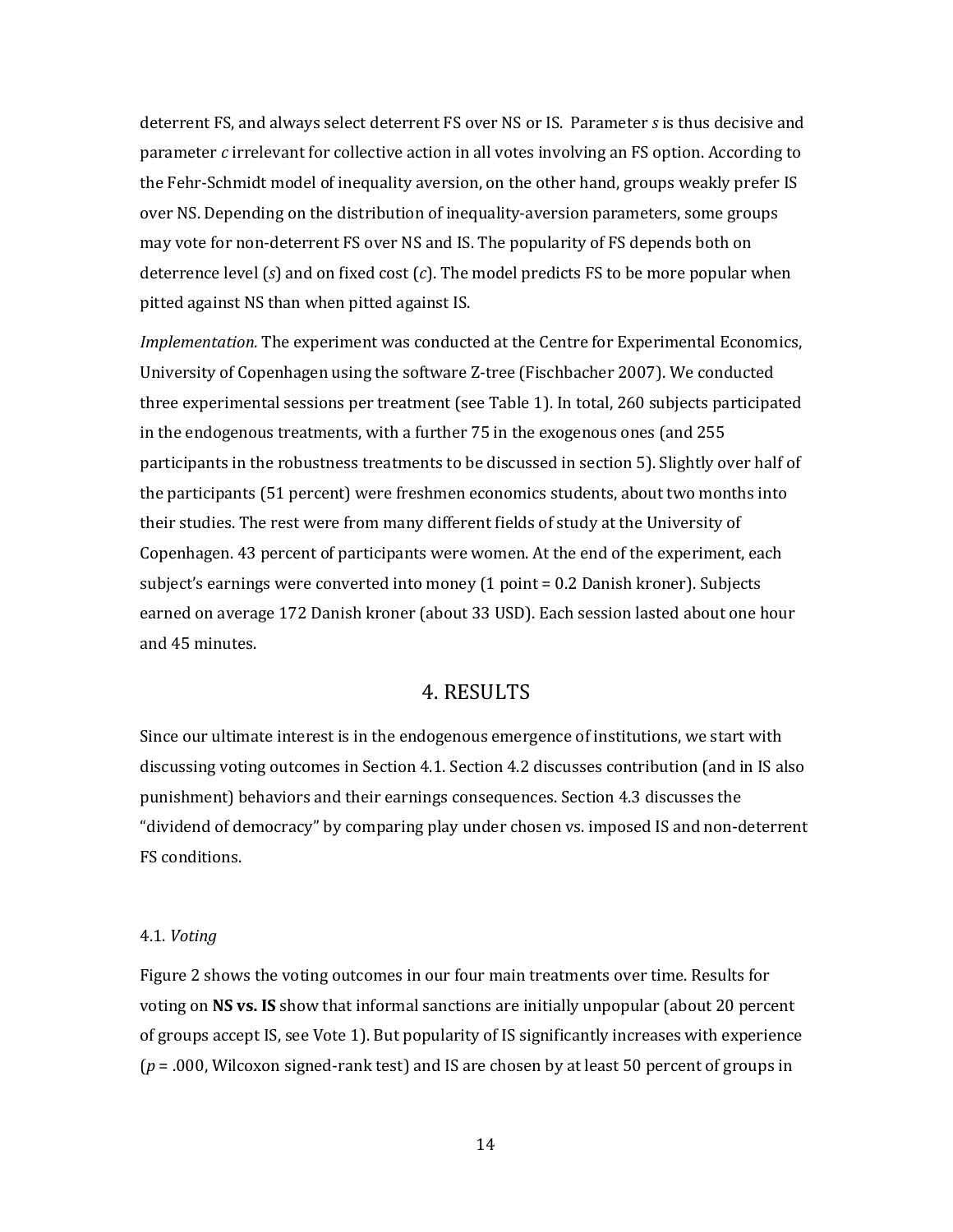the second cycle (see Vote 4). The strong increase in popularity with experience is in line with Ertan *et al*. (2009) and Gürerk *et al*. (2006).

Results for voting on **NS vs. FS** (see Vote 2 and 5 in Figure 2) show that fixed costs of FS matter much for popularity. For example, over both cycles, about three quarters of groups choose deterrent FS when they are cheap, but only about one quarter do when they are expensive. While deterrent FS tend to be more popular than non-deterrent ones (holding costs constant), the fixed-cost effect seems to trump the deterrence effect on popularity. For example, non-deterrent but cheap sanctions are more popular than deterrent but expensive sanctions (when compared to NS), even in the second cycle of voting. The finding that expense matters more to adoption than deterrence is in strong contrast to standard theory but is consistent with the Fehr-Schmidt theory if high *β*'s make for substantial cooperation without sanctions. Increasing popularity of FS in the **DC**, **DE** and **NE** treatments over the cycles suggests that experience of free-riding in earlier phases may have convinced additional groups of the virtue of a sanctions scheme; we consider the effects of such experience in Table 2 below.

Results for voting on **FS vs. IS** (see Vote 3 and 6 in Figure 2) show that except for **DC**, informal sanctions are preferred to formal ones by about 3 out of 4 groups. The ranking of popularity for the various types of FS is similar when FS is pitted against NS or against IS (compare e.g. ranking in Vote 2 and 3), but support for FS is lower when IS is the alternative, as predicted by the Fehr-Schmidt theory. Only in the **DC** treatment are FS more popular than IS, and even there a substantial minority (43%) of groups chooses IS. Only in the **DE** treatment does the share of groups choosing FS rise from Vote 3 to Vote 6, but despite this, support for FS remains strikingly low (about a third of groups).

In summary, the popularity of sanction schemes can be ranked as follows (second cycle, by number of groups): IS  $\succeq$  NS  $\succeq$  FS when sanctions are non-deterrent (**NC** and **NE**), IS  $\sim$  NS  $\geq$  FS in the **DE** treatment, and FS  $\geq$  IS  $\geq$  NS in the **DC** treatment. With experience, then, informal sanctions become at least as popular as formal ones except when the latter are both deterrent and cheap.<sup>15</sup>

<sup>15</sup> Appendix table C.1 shows the exact vote shares at the group and at the individual level, respectively. Differences between these shares are on the whole relatively small.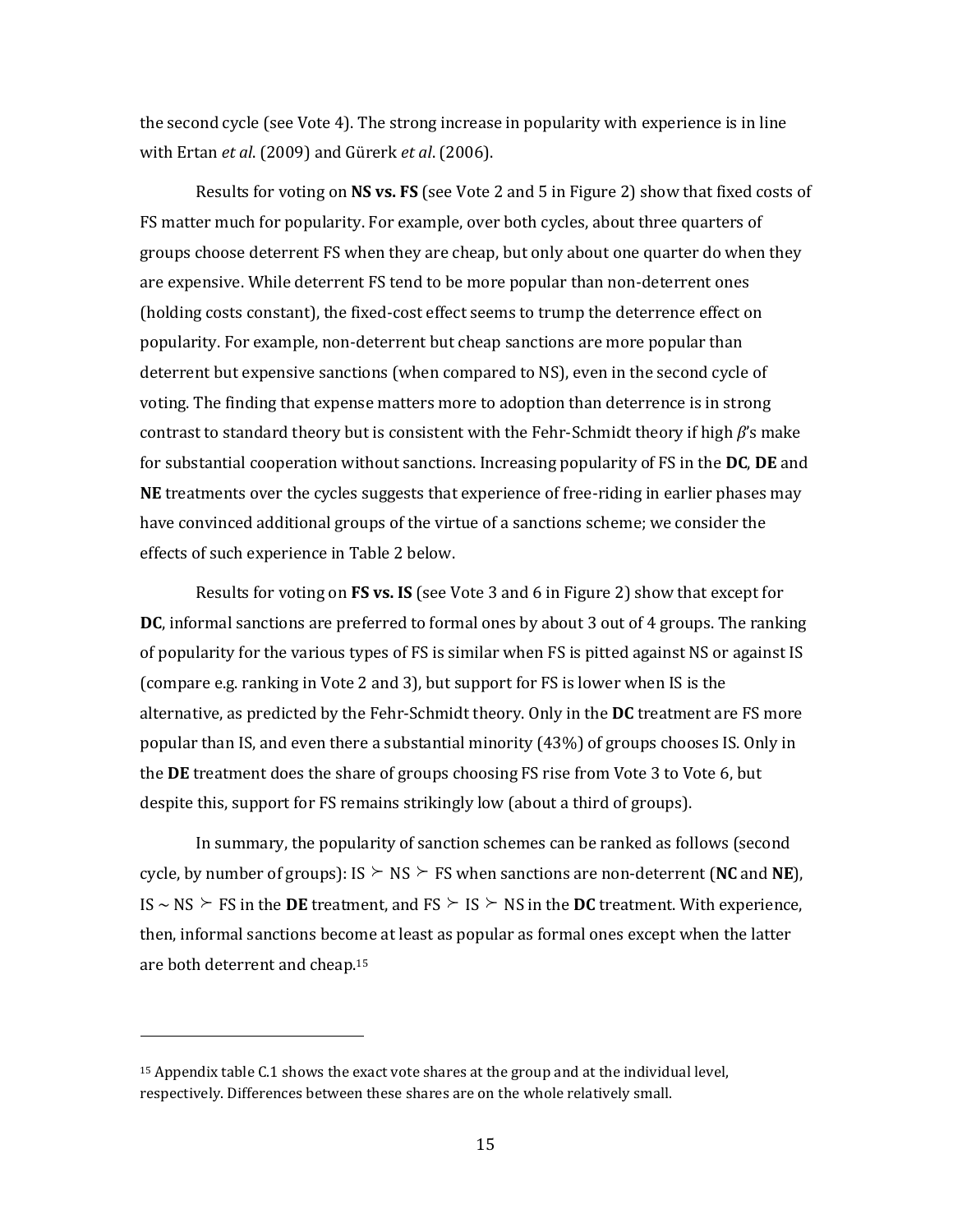We use regression analysis to investigate in more detail how treatment parameters *s* and *c* affect voting. We estimate the following group-level probit model of voting for FS:<br>  $v_{gr} = 0.5 + \gamma_1 s_g + \gamma_2 c_g + \gamma_3 I S_T + \kappa' X_{gr} + \theta_g + \varepsilon_{gr}$  (5)

$$
v_{gT} = 0.5 + \gamma_1 s_g + \gamma_2 c_g + \gamma_3 I S_T + \kappa' X_{gT} + \theta_g + \varepsilon_{gT}
$$
(5)

$$
v_{gT} = 0.5 + \gamma_1 s_g + \gamma_2 c_g + \gamma_3 IS_T + \kappa' X_{gT} + \theta_g + \varepsilon_{gT}
$$
(5)  
\n
$$
prob(\text{accept FS})_{gT} = prob(v_{gT} > 0.5) = \Phi(\gamma_1 s_g + \gamma_2 c_g + \gamma_3 IS_T + \kappa' X_{gT} + \theta_g)
$$
(5')

Equation (5) regresses the share of members in group *g* voting for FS in phase *T* on a dummy for deterrence of FS ( $s_g$ ), a dummy for cheap FS ( $c_g$ ), and a dummy  $IS_T$  which is set to 1 when the choice is FS vs. IS, and to zero when it is FS vs. NS.Depending on the specification, we add a vector of controls for experience in previous phases  $(X_{qT})$ . Since  $s_q$ and *c<sup>g</sup>* are exogenously and randomly assigned to groups, they are by construction uncorrelated with  $\epsilon_{gT}$  and  $\theta_g$ , which captures unobserved group effects ( $\Phi$  is the cumulative density function for the standard normal distribution). We assume that *θ<sup>g</sup>* is independently and normally distributed because unobserved heterogeneity in preferences for FS (*θg*)is not correlated with explanatory variables by virtue of random allocation of subjects to groups, and estimate random effects models.

Standard theory predicts (see section 2) that *γ<sup>1</sup>* is positive while *γ2*, *γ<sup>3</sup>* are zero. The Fehr-Schmidt model predicts that *γ<sup>1</sup>* and *γ<sup>2</sup>* are positive and *γ<sup>3</sup>* is negative. <sup>16</sup> Being simple equilibrium theories, both accounts predict  $\kappa = 0$ , i.e. that experience is irrelevant. However, experience may matter because it induces individuals who are uncertain about the distribution of preferences to update beliefs.

Table 2 shows that groups are significantly more likely to vote for FS when they are deterrent (by about 30 percentage points) and cheap (by about 45 percentage points). Groups are significantly less likely to vote for FS when the alternative is IS (*γ<sup>3</sup>* < 0). These results hold both without (Column 1) or with (Column 2) controls for experience. The observed effects of all three variables are consistent with the results derived from the Fehr-Schmidt model. With controls added, the coefficients on Cheap FS (*γ2*) are larger than those on Deterrent FS (*γ1*), supporting our result that cost matters more than deterrence. 17

<sup>&</sup>lt;sup>16</sup> Appendix B.III shows that the simple version of the Charness-Rabin model makes the same qualitative predictions, except predicting that  $\gamma_3 = 0$ .

<sup>&</sup>lt;sup>17</sup> In Model 2, the difference between  $\gamma_1$  and  $\gamma_2$  is statistically significant ( $p = .082$ , Wald test). In Model 1, the same test yields a *p*-value of .107. We separately estimated a regression for the 52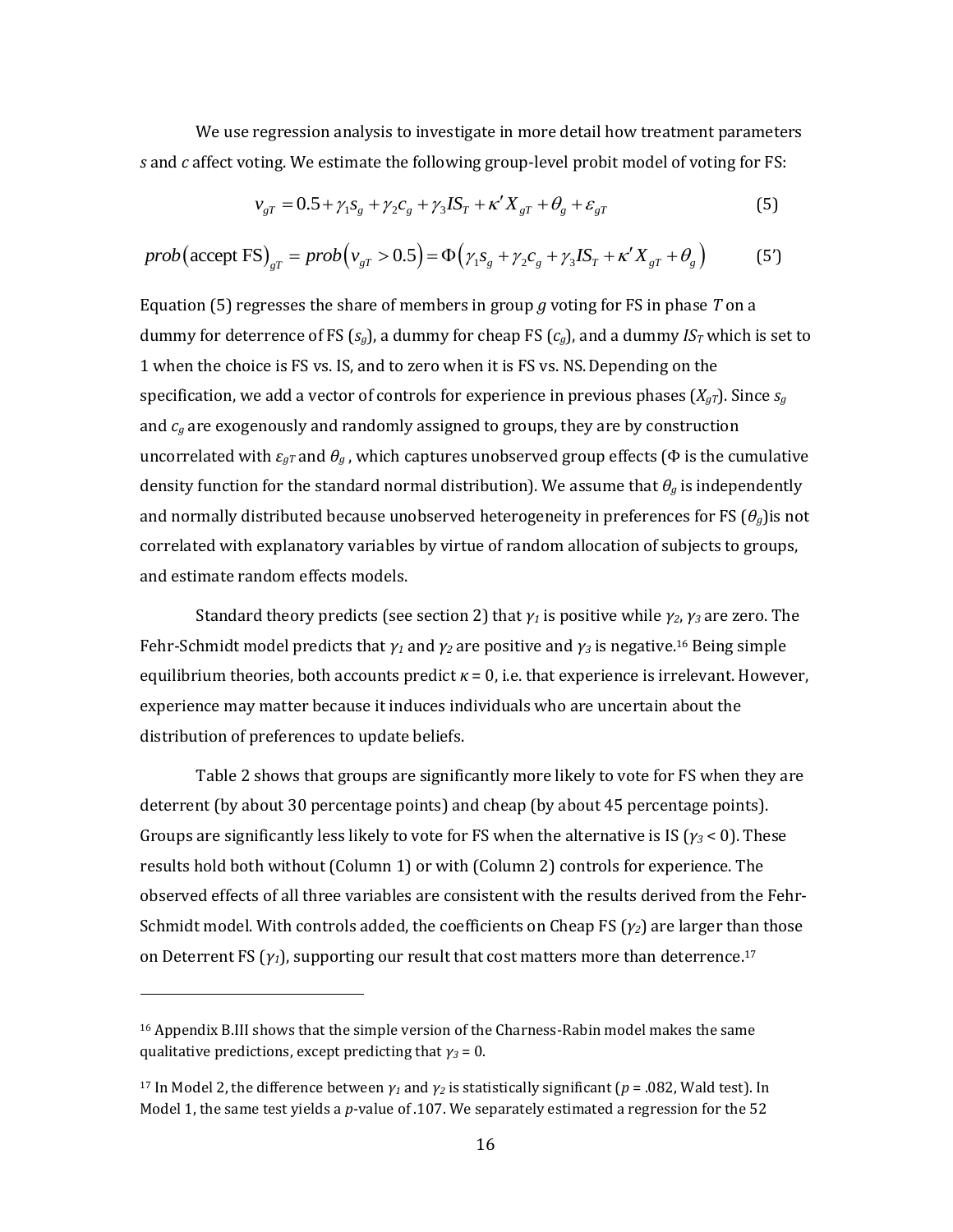The experience controls show that FS is more likely to be chosen if a previous adoption of FS was successful (i.e. yielded average contributions of more than about 10 points:  $10*0.06 - 0.59 > 0$ , and vice versa. Experience with IS reduces the popularity of FS, but not if informal sanctions were used heavily (i.e. were costly).

### *High cost-effectiveness explains popularity of informal sanctions (IS)*

One of the key results from the discussion above is the striking popularity of IS. Below, we show that the high cost-effectiveness of IS explains this finding. We derive a measure of cost-effectiveness of sanctions (*CE*) to compare the efficiency of alternative sanction schemes. Intuitively, the *CE* measure compares the total costs of sanctions with the social benefits of the higher contributions they help to elicit. Thus, *CE* provides direct information about how profitable a particular sanction scheme is compared to a situation without sanctions. We calculate cost-effectiveness as

$$
CE_{ST} = (GrossGain_{ST} / Cost_{ST}), \qquad (6)
$$

where *GrossGainST =* Π*ST –* Π*NS1*, i.e. the difference between gross earnings before deduction of sanction costs under regime *S* in phase *T* and earnings in Phase 1 (where a No Sanctions regime was imposed). <sup>18</sup> Gross earnings are 4  $\sum_{(S)} \sum_{t=1}^{\infty} \sum_{i=1}^{N} r_{igt}$  $t = 4$  n  $\sigma_{ST}$  =  $\sum \sum \sum \pi_{igt,ST}$  $g(S)$   $t=1$  *i* π  $=$  $\Pi_{\textit{ST}} = \sum_{g(S)} \sum_{t=1}^{t=4} \sum_{i=1}^{n} \pi_{\textit{igt},ST}$  , where  $g(S)$  denotes groups using regime *S* and  $\pi_{it}$  is calculated according to eq. (1) for all treatments. For IS,  $(1+\sigma)\sum_{i=1}^{4}$  $\sum_{g_{s}} \sum_{s=1}^{4} \sum_{i=1}^{n} p_{ijgt, t, s}$ *Cost*<sub>*IST*</sub> =  $(1+\sigma)\sum_{g(S)}\sum_{t=1}^{4}\sum_{i=1}^{n}p_{ijg}$ (with  $\sigma$  = 4 points), and for FS  $(c+s(E-C_{igt, FST}))$  , 4  $\sum_{(FS)} \sum_{t=1} \sum_{i=1} (C + S (E - C_{igt}))$  $f_{FST} = \sum_{g(FS)} \sum_{t=1}^{4} \sum_{i=1}^{n} (c + s (E - C_{igt, FST}))$  $Cost_{FST} = \sum_{g(FS)} \sum_{t=1}^{4} \sum_{i=1}^{n} (c + s (E - C_{igt, FS}))$ , i.e. includes both the fixed and variable cost of

sanctions. 19

 $\overline{\phantom{0}}$ 

observations of the first vote only, between FS and NS, and found that only Cheap FS, not Deterrent FS, obtains a significant coefficient.

<sup>18</sup> Using Phase 1 NS contributions provides a group-specific standard for both the IS and the FS comparisons that is available in all phases, including those when no NS observations are available.

<sup>19</sup> In FS, sanctions expenditure includes administrative cost *c* and the cost associated with sanctions actually imposed. In IS, it includes cost both to punisher and to recipient of punishment. Average sanction cost per period by treatment is shown in Appendix Figure C.1.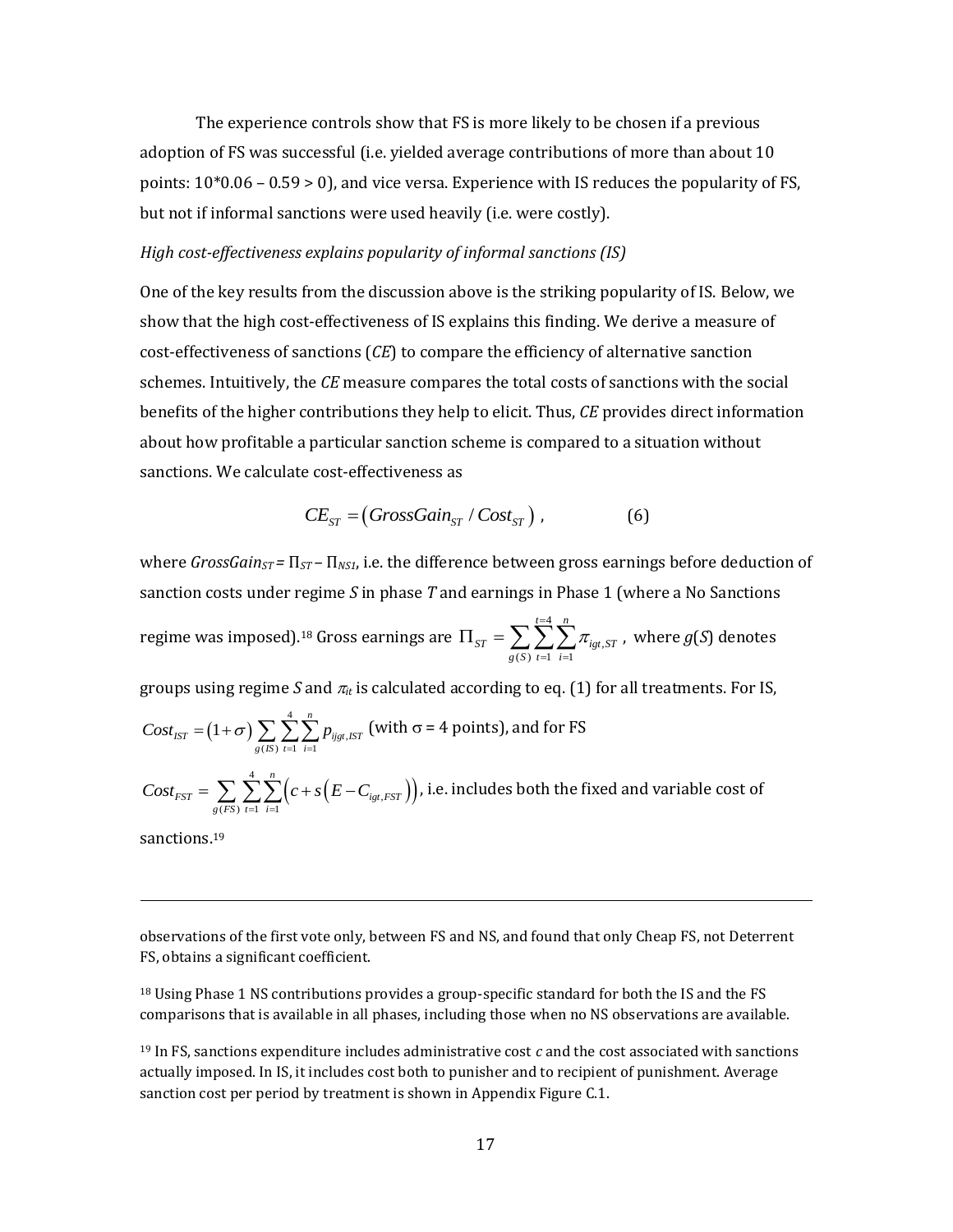Figure 3 shows this cost-effectiveness measure in the first and second voting cycle, by treatment. The upper left panel shows that deterrent and cheap formal sanctions (**DC**) are highly cost-effective, yielding an average return of 2.7 points from increased cooperation per point spent on sanctions in the second cycle. All other types of formal sanctions are not cost-effective on average, i.e. have *CE* < 1. For example, a point spent on non-deterrent and expensive FS (NE) reduces returns from cooperation (by 0.1 point). In contrast, informal sanctions are highly cost effective. The returns from IS increase with experience, and yield clearly higher returns than any of the FS on average (by about a factor of 4 or 5 where this can be calculated).

The results shown in Figure 3 help to explain why IS were so popular with voters but *CE* is a relatively rough measure in that it reflects the average profitability of a scheme over all groups that used it. As discussed next, a more detailed analysis of how individual earnings shape voting supports the results reported above. We find that an individual is significantly more likely to vote for a sanction regime that was profitable, i.e. had yielded him or her the highest earnings in the past.

We estimate a series of probit regressions (reported in Table C.3 in the Appendix) including only subjects who had previously experienced both schemes under consideration. All of the relative earnings variables obtain coefficients that are highly significant and of the sign consistent with voting for the scheme that gave higher earnings. We obtain these results while controlling for earnings variability and treatments conditions (none of which are significant). While highly suggestive, these regression results need to be taken with a grain of salt because some of the samples are small and the requirement of past experience of both schemes causes unavoidable endogeneity.

#### 4.2. *Contributions and punishment*

This section discusses how the various sanctions schemes affected contributions. In particular, we show that if IS was chosen, informal sanctions were behaviorally deterrent in that IS were so well-targeted that contributing was profitable for a rational subject.

Figure 4 shows average contributions over time by treatment. In each treatment, groups operating under a no sanctions regime—the standard VCM—display patterns familiar from other experiments: the average contribution begins at around half of the

18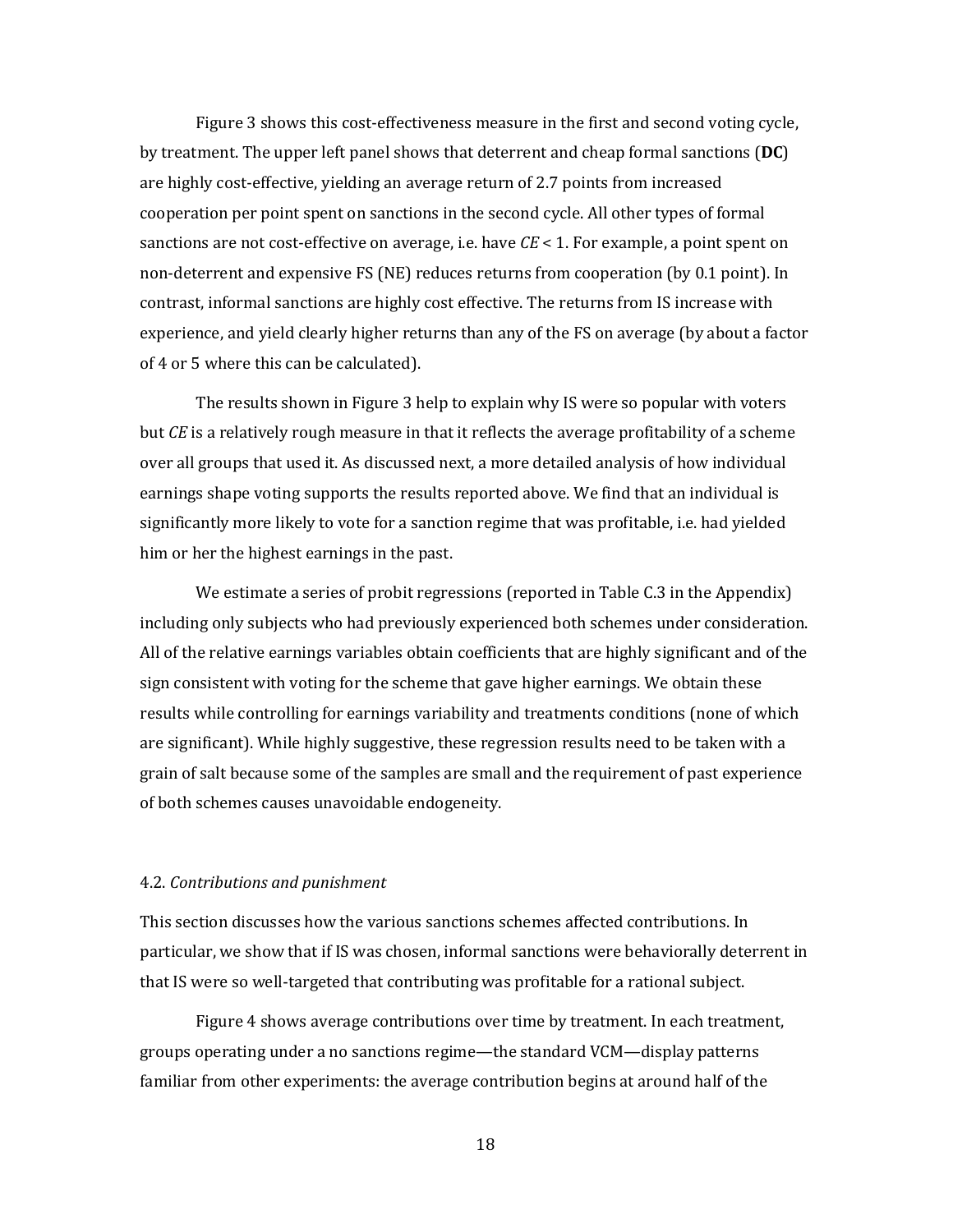endowment and eventually declines within a given phase, although there are strong restart effects if the scheme is chosen by voting in subsequent phases. Such contributions, while inconsistent with standard theory predictions, are not inconsistent with the Fehr-Schmidt model in general but *are* higher than predicted by Fehr and Schmidt's estimates of the empirical distribution of inequality aversion parameters.<sup>20</sup>

The upper two panels of Figure 4 show that deterrent formal sanctions lead to contributions between 80 and 100% of endowment (see lines marked with triangles). With full efficiency never quite achieved by deterrent FS, and with NS play showing average contribution levels considerably above zero, the "cooperation premium"  $\mathcal P$  is clearly smaller than standard theory indicates.<sup>21</sup> The lower two panels (lines with triangles) show that nondeterrent sanctions induce higher contributions than NS, in contrast to the predictions of standard theory.<sup>22</sup>

Informal sanctions induce contribution levels similar to deterrent sanctions (compare lines with squares and triangles in the upper panels). This is inconsistent with standard theory which predicts that the opportunity to impose IS has no effect, but is consistent with the Fehr-Schmidt model assuming enough agents with high *α***.** Contributions under IS are similarly high in **NC**, and therefore exceed those under (non-

 $20$  See Appendix B.I for computations of equilibria with empirical parameters presented in Fehr and Schmidt (1999). Contributions may be higher than predicted by both standard and Fehr-Schmidt theory because agents are acting in a non-equilibrium environment, lacking knowledge of one another's preferences. Initially high contributions, their gradual decay, and their rise again in later periods, are also consistent with the idea of conditionally cooperative preferences (Fischbacher and Gächter, 2010) and with that of signaling effects from voting.

<sup>&</sup>lt;sup>21</sup> Standard theory predicts  $\mathcal{P} = E(mn-1) = 20$  and a net gain of 12 (=  $\mathcal{P}$  - c) in DE. When DE is available but not chosen, observed average contributions are about 12, and earnings are 32 with all contributing 12 in NS. When DE is chosen, the average contribution is about 19 (95% of the endowment), and subjects earn 39 with all contributing 19 *before* subtracting the cost *c*. Thus, the fixed cost in DE of  $c = 8$  is in fact very close to the cut-off point for DE to be profitable under actual behaviors. Less than full contribution with deterrent sanctions, perhaps due to error or a dislike of being coerced, also reduces  $\mathcal{P}$  but is not predicted by any of the social preference theories considered here.

<sup>22</sup> Contributions are higher with non-deterrent sanctions in **NC** and **NE** than with NS in the second cycle (*p* < 0.05, Mann-Whitney tests for phase 6). See Appendix Table C.4 for details.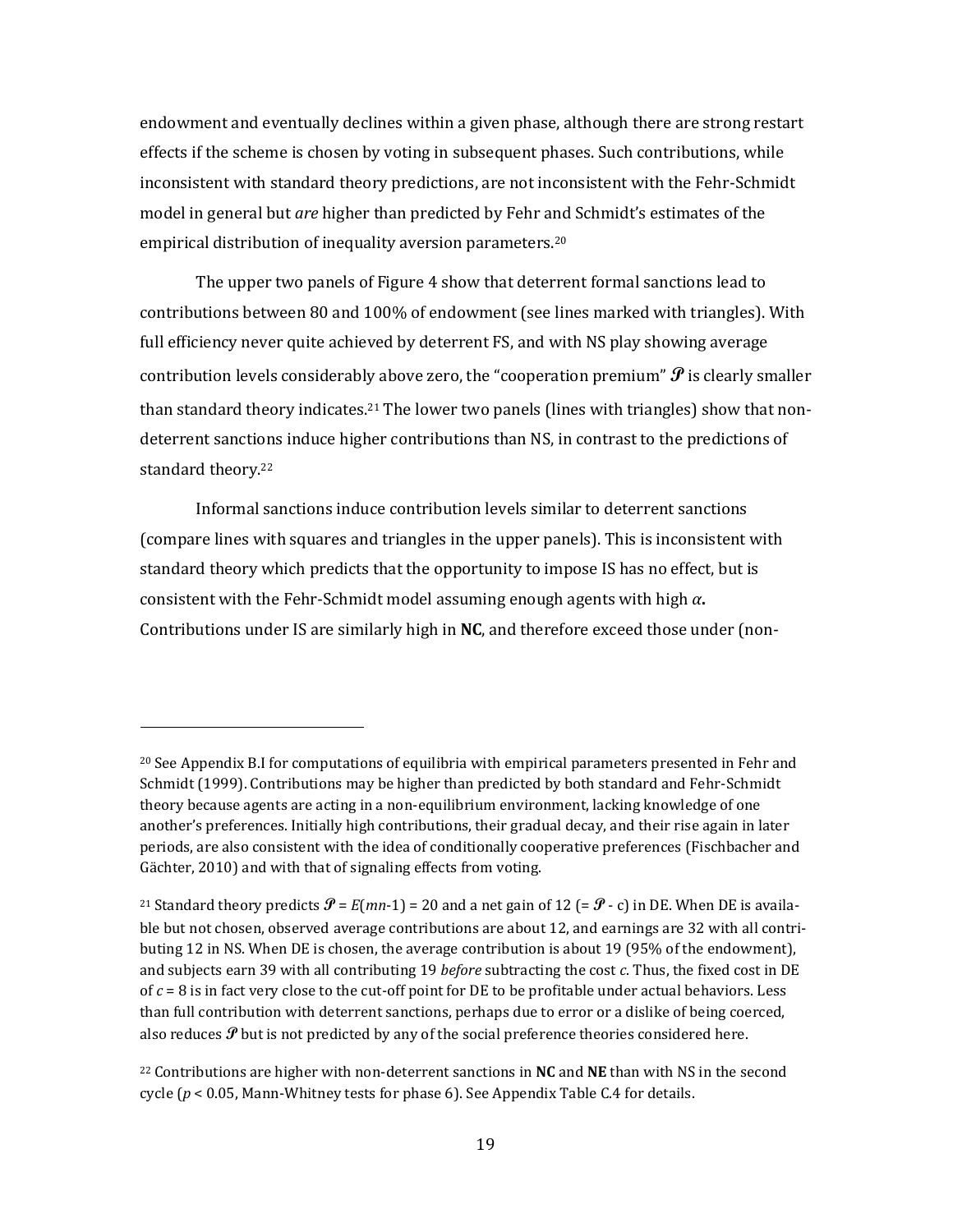deterrent) FS there. In **NE**, contributions under IS average roughly 70% of the endowment, resembling average contributions under FS but clearly exceeding those in NS condition.<sup>23</sup>

Informal sanctions were meted out moderately and mostly with circumspection. For example, subjects purchased an average of 1 punishment point per period under IS, and the average recipient of punishment was targeted with 3 points of punishment and thus lost 12 points. As shown below (and in Appendix Table C.2) in more detail, sanctions were mostly targeted at low contributors. A free-rider who is targeted with at least 12 punishment points prefers fully contributing to free riding. Full free ridings yields an income of 20 - 12 + 0.4  $\Sigma C_i$ , full cooperation 0 + 0.4  $\cdot$  20 + 0.4  $\Sigma C_i$ . Thus, informal sanctions were "behaviorally" deterrent" because they were well-targeted and sufficiently abundant. As a result, we find that subjects tended to earn more by contributing more (result from GLS regressions of earnings on contributions in the IS condition are reported below Table C.2 in the Appendix).

Table 3 shows that informal punishment was mostly well-targeted at free riders, and that it had a disciplining effect, i.e. induced higher contributions. Regressions (1) and (2) serve to explain the determinants of punishment at the individual level, i.e. of subject *j* by subject *i* (random effects GLS regressions, Tobit regressions yield the same qualitative results). First, subjects who contribute more get less punishment (see negative coefficients on  $C_{i,t}$ ). In addition, relative contributions by *i* and *j* matter. Subject *j* gets more punishment by *i* if *j* contributed less than *i* (see coefficients on the variable with the min operator), as predicted by the Fehr-Schmidt model. To be sure, we also find evidence of perverse punishment in which *i* punishes a subject that contributed more than *i* did. But the latter coefficients tend to be smaller than the former, indicating more pro-social than anti-social punishment. Finally, the insignificant coefficients on Voted for *IS<sup>j</sup>* indicate that those who voted for IS do not punish more. These results hold whether or not we control for groupspecific effects by adding group dummies.

Regressions (3) and (4) serve to explain the effects of informal sanctions on subsequent cooperation behavior. We find, first, that low contributors are disciplined by punishment. The further they were below the group median, and the more punishment they

l

<sup>&</sup>lt;sup>23</sup> Contributions are higher with IS than with NS or with non-deterrent FS ( $p < 0.05$ , MW tests). We find no difference when deterrent sanctions are used in **DC** and **DE**. See Appendix Table C.4 for details.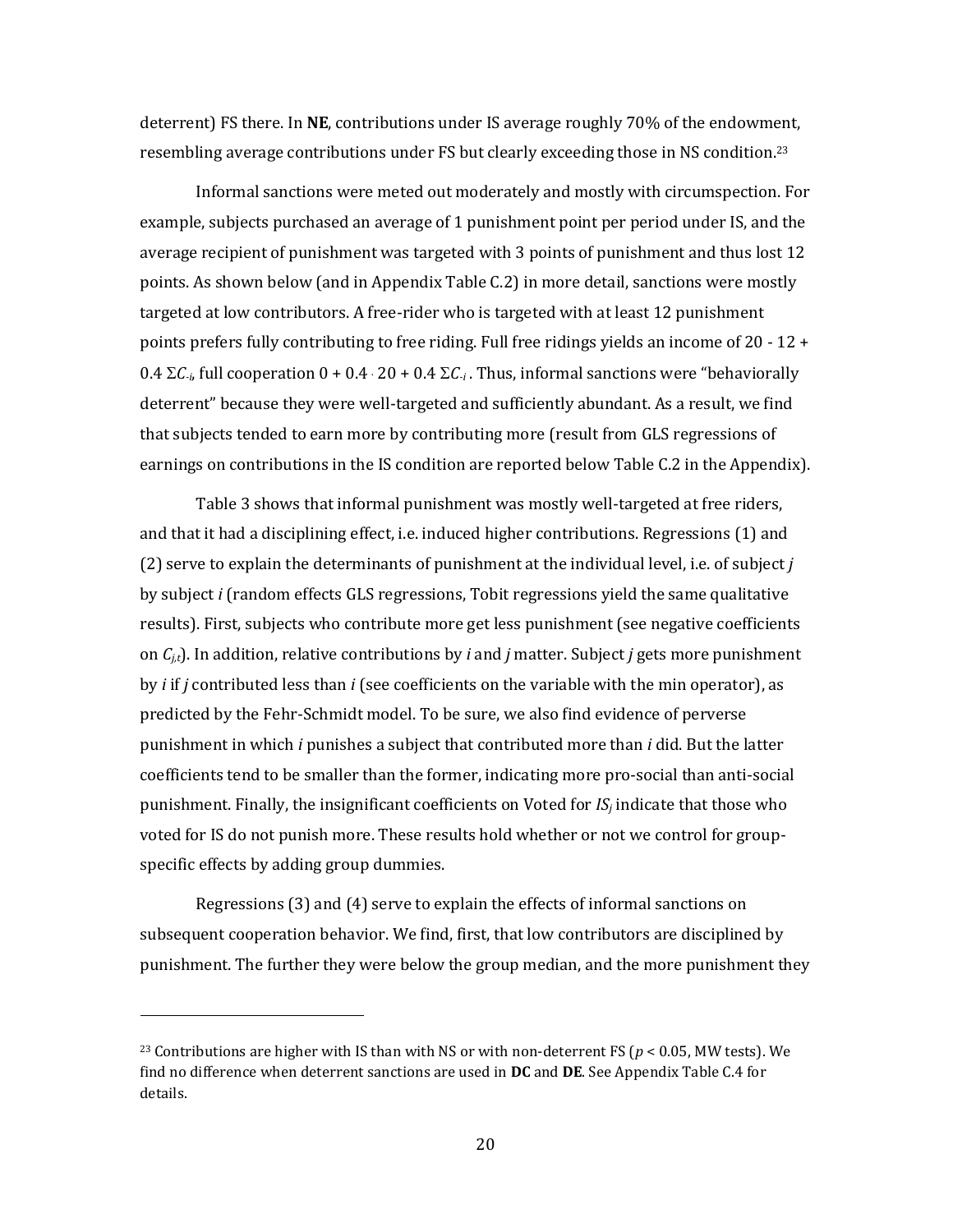got, the stronger the subsequent increase in contributions (see line 6 in Table 3). Note that the coefficients are highly significant despite controlling for own contributions in the previous period (see first line). High contributors, if anything, tended to be demotivated by punishment. The controls for own and group average contribution also obtain positive coefficients (significant in all cases except group average contributions in model 4), indicating persistence of own tendency to contribute and reinforcement by other group members' contributions. Subjects who voted in favor of IS do not contribute significantly more than those who voted against.

#### 4.3. *Endogeneity and the effectiveness of IS and non-deterrent FS*

l

Two major departures from the predictions of standard theory in our data are that informal sanctions are effective in deterring free-riding and that non-deterrent formal sanctions are somewhat effective despite being monetarily insufficient to render free-riding unprofitable. While informal sanctions have also been shown to increase contributions in other VCMwith-punishment experiments, their efficiency is atypically high in our data, and not just contributions but also earnings are significantly higher in IS than in NS for experienced subjects (i.e. in Phase 5). 24

Based on previous research (Tyran and Feld 2006, Dal Bo *et al*. 2010, Sutter *et al*. 2010) we speculate that voting on sanctions creates a "dividend of democracy," i.e. that the high efficiency of IS (and to a lesser extent non-deterrent sanctions) in our experiment was partly due to the fact that it was chosen by the subjects over some alternative. For example, subjects in the **DC** treatment who learn that the group voted for IS may have taken the vote outcome as a signal of a desire to cooperate without incurring the 2 point per period cost of deterrent FS. More generally, votes for IS might coordinate beliefs to select equilibria with high contributions and thereby also reduce punishment stemming from coordination failure. So an IS vote outcome might lead to higher contributions through presumed signals of intent to cooperate and punish (cf. the discussion in Section 2).

 $24$  Average earnings under NS and IS are not significantly different in phase 2, with the exception of the **NC** treatment (*p* = .07). In Phase 5, earnings are significantly higher under IS than under NS in the **DC** ( $p = .001$ ) and **NE** ( $p = .017$ ) treatments and also when all treatments are pooled ( $p < .001$ ). All tests in this note are two-tailed Mann-Whitney tests at group level. Within-group tests for cases in which a given group can be observed under both IS and NS in different phases give similar results.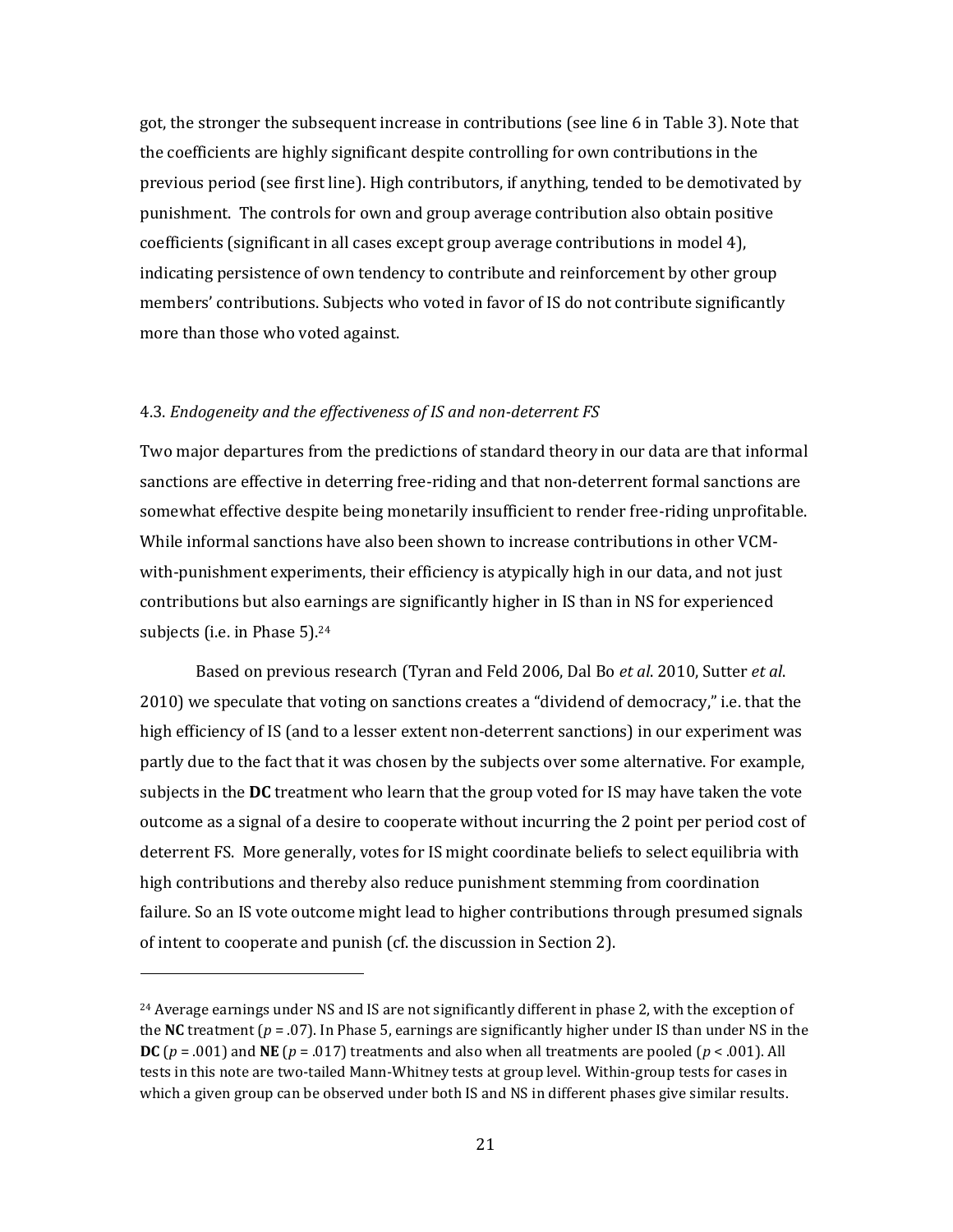We test this conjecture by exogenously imposing the same sequence of rules that was endogenously chosen in treatment **DC**. In the **Exogenous IS** treatment, subjects face the rules experienced by counterparts in the **DC** treatment in the order that was the most common path leading to a trial of IS in that treatment (NS in phases 1 and 2, FS in Phase 3, IS in Phase 4). This sequence occurred endogenously for 4 groups, and we have 6 groups experiencing the same rules in **Exogenous IS** but with no mention of voting. <sup>25</sup> Notice that in both **DC** and **Exogenous IS** subjects face formal deterrent sanctions in Phase 3. If it is experience using a formal sanctions regime which punishes free riding that leads subjects to use informal sanctions more efficiently, and not voting choice, there should be no significant difference in contributions and earnings in Phase 4 for the two sets of groups.

We find strong evidence of a dividend of democracy for the informal sanctions regime. Average contributions and earnings are about 30 percent higher when IS is chosen than when it is exogenously imposed, holding experience constant. Both differences are significant in two-tailed Mann-Whitney tests at the group level (average contributions in Phase 4: 14.8 vs. 18.8, *p* < 0.05, earnings: 27.7 vs. 35.6, *p* < 0.05). These results are fully consistent with our conjecture that IS performs better when chosen by vote than when assigned exogenously (we discuss selection issues in the footnote). 26

We proceed analogously to test for a dividend of democracy with non-deterrent formal sanctions. In the **Exogenous Non-deterrent FS treatment**, we exogenously impose the most common order seen in the **NC** treatment (NS in Phases 1 and 2, non-deterrent and cheap formal sanctions in Phase 3). We again find supportive evidence for our conjecture,

<sup>25</sup> Instructions and procedures were identical to **DC**, except that subjects were told that the computer would decide which rule they would be assigned, and were not told what that decision would be based on. We chose to implement the most commonly observed path leading to an IS condition in **DC** to maximize the number of uniform observations on a single path and thus allows for the most highpowered test of its kind. Our test focuses on Phase 4 because thereafter the four **DC** treatment groups diverge in their voting choices. Note that we only compare groups following the exact same institutional path up to Phase 4.

<sup>&</sup>lt;sup>26</sup> A possible concern is that pro-IS voters are intrinsically more cooperative than pro-FS voters and that IS thus performs better because cooperative subjects tend to self-select into that condition. We find no significant support for this concern. In many cases when IS is accepted, some have voted for IS and some against IS (i.e. are pro-FS voters). But pro-IS voters do not contribute significantly more than pro-FS voters (19.2 vs. 18.6, *p* = .12, MW test). Neither are pro-IS voters more cooperative in phase 1 (when NS is imposed) than pro-FS voters (12.5 vs. 10.8, *p* = .13, MW test).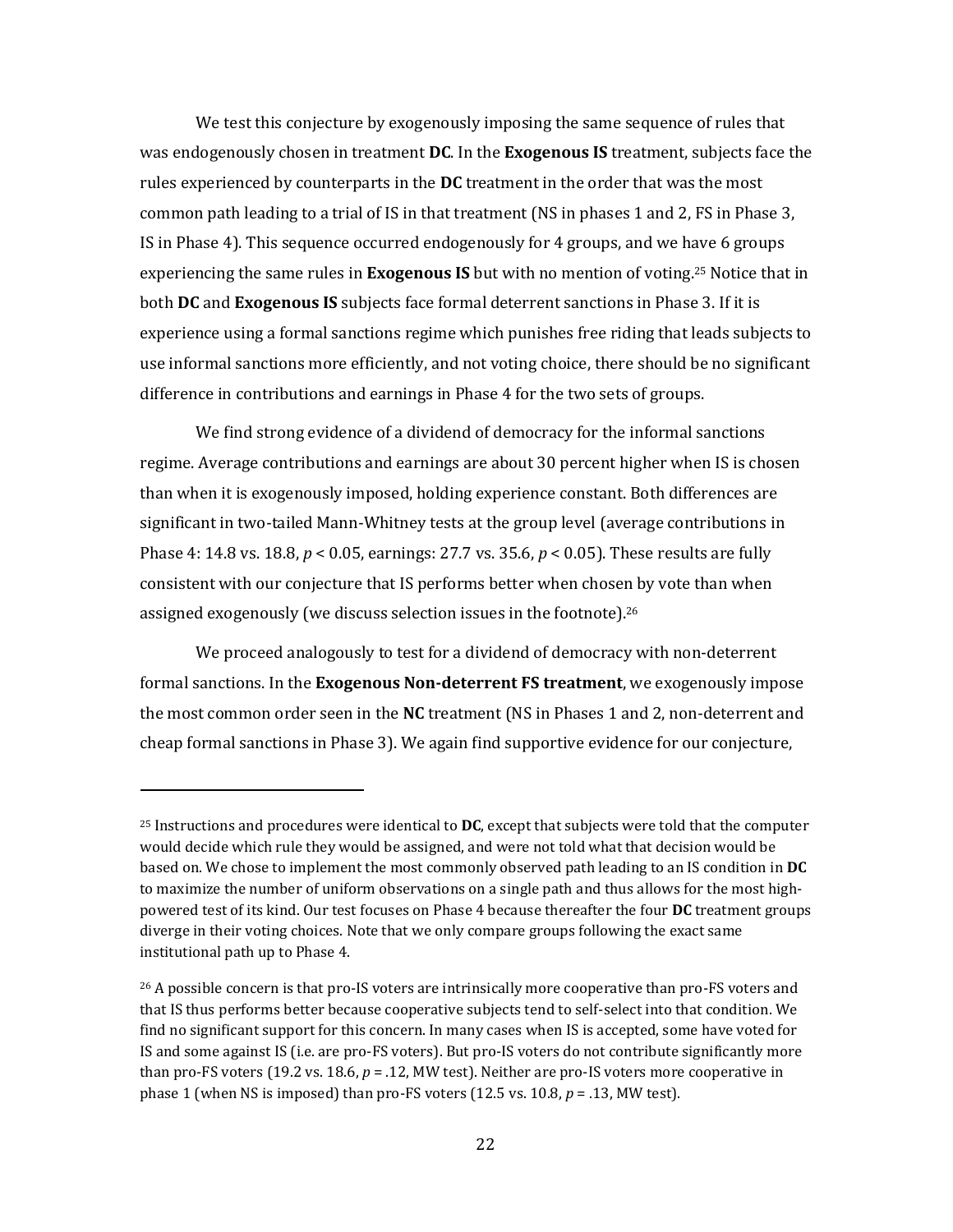albeit at a lower level of significance. The 9 groups using non-deterrent sanctions exogenously had average contributions of 11.5 points in Phase 3 whereas the 7 groups using those sanctions endogenously following the same pathway in **NC** had average contributions of 13.7 points, and the difference is significant with a *p*-value of .064 in a 2 tailed Mann-Whitney test (on selection issues, see the footnote). <sup>27</sup> Since earnings are perfectly correlated with contributions in FS, the difference in average earnings is significant at the same level.

# 5. ROBUSTNESS CHECKS

One of our most surprising results is the relatively high popularity of IS, even when pitted against deterrent FS. We test for robustness along two dimensions. First, we investigate whether increasing the cost of punishment (i.e. the fee-to-fine ratio  $1:\sigma$ ) reduces the effectiveness and, hence, the popularity of informal sanctions. Second, we check whether our design choice to implement an "either-or" choice between IS and FS biased results by failing to allow the two types of sanctions to coexist. The main treatments may have given deterrent FS a best shot since adopting FS meant suppressing IS, but one might argue that this design choice does not parallel all natural settings where IS may continue to operate when FS are introduced.<sup>28</sup> Both of these checks are performed under essentially identical conditions as in the main treatments, except that we allow for more learning by implementing six rather than just two votes between FS and IS.<sup>29</sup> As a control, we also conduct two treatments with the punishment effectiveness rate  $(\sigma)$  used in the main treatment, without coexistence and with 6 votes.

<sup>&</sup>lt;sup>27</sup> We check for self-selection following the same logic as with IS (see previous footnote) and, again, find no support for selection. If non-deterrent sanctions are in place, pro-FS voters do not contribute significantly more than anti-FS voters in Phase 3 (14.0 vs. 14.5, *p* = 0.73, MW test). Members of groups choosing FS endogenously also did not contribute more in phase 1 than those in the exogenous FS treatment (10.1 vs. 9.2, *p* = .48, MW test).

<sup>28</sup> Suppression of severe forms of decentralized punishment (vendettas, vigilante action etc.) is a fundamental task for centralized authorities, such as the state. In this sense, an authority with the ability to mete out formal sanctions tends to come with a reduction in decentralized punishment. On the other hand, milder forms of informal sanctions (shunning, bad-mouthing etc.) are never fully suppressed by a centralized authority.

<sup>&</sup>lt;sup>29</sup> We also drop the initial phase 1 in which the condition without sanctions (NS) is imposed.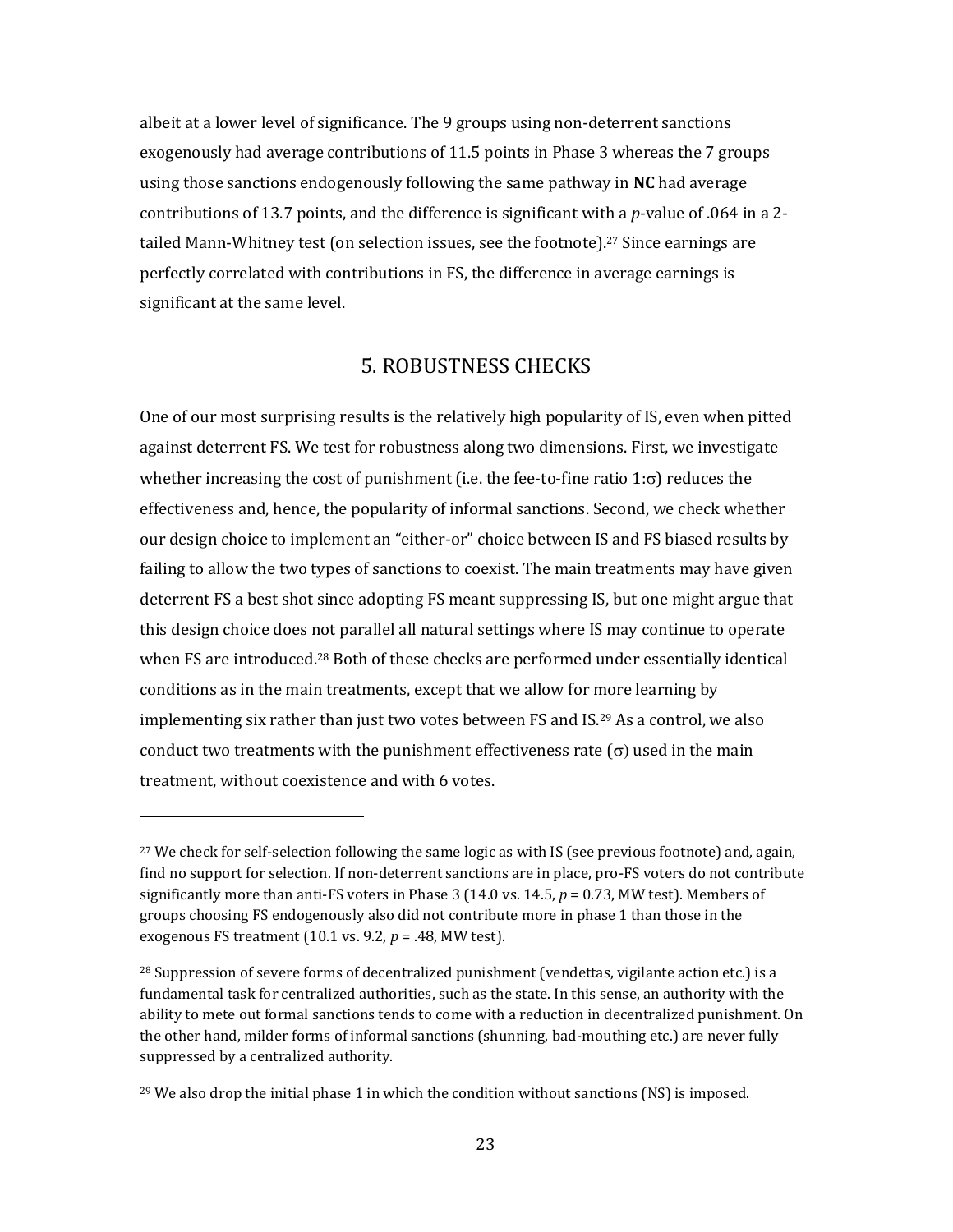Table 4 provides an overview of the treatments checking for robustness. In all treatments, IS and FS are directly pitted against each other six times (rather than just twice as in the main experiments), and subjects never experience a condition without sanctions. We implement deterrent FS only, but for both levels of fixed cost. For example, **DC6** indicates that deterrent formal sanctions are cheap  $(c = 2)$  and that there are 6 votes between FS and IS. The main treatments had a fee-to-fine ratio 1: $\sigma$  of 1:4, and the controls testing for the effects of reduced punishment effectiveness of 1:2 are labeled **DC6\_1:2** and **DE6\_1:2**. In the treatments with coexistence (**DC6\_coex** and **DE6\_coex**), the vote is on whether to add FS to IS. If so, subjects are given the opportunity to reduce the earnings of other group members after they have paid formal fees and fines. <sup>30</sup> The numbers in parentheses indicate the number of groups per treatment ( $n = 255$  in total).<sup>31</sup>

Table 5 shows the share of groups voting for FS, by treatment and phase. Voting outcomes of the main experiment for IS vs. FS in the **DC** and **DE** treatments are also included for ease of comparison (see first two columns). The last four columns show that results in treatments with coexistence and with reduced punishment effectiveness in IS are similar to those in the main experiment: FS is much more popular when cheap than when expensive (by about a factor of 4), but IS are remarkably popular overall. If the alternative is deterrent and expensive FS, a vast majority prefers IS (83.3 and 87.5 percent respectively). But support for IS is substantial even when deterrent sanctions are cheap and voters have much opportunity to learn. For example, in the 6th vote, between one third (in **DC6\_1:2**) and one half (in **DC6\_coex**) vote for informal sanctions when they are predicted by standard theory to obtain zero support.

The control treatments for repetition (**DC6** and **DE6**) show that deterrent and expensive FS do not get more popular with more experience. In fact, in the 6th vote of **DE6**, only 25 percent of groups support FS (we found the same support in **DE** of our main treatments, see line Total). However, support for deterrent and cheap FS is surprisingly low

l

<sup>30</sup> Kube and Traxler (2009) study combined FS+IS in a setting in which FS is non-deterrent and the scheme is imposed exogenously, while subjects in one treatment in Andreoni and Gee (2012) can add a deterrent formal sanction on the lowest contributor, with IS remaining available.

<sup>&</sup>lt;sup>31</sup> The sessions were conducted at the same site with students from the same university who were all inexperienced in public goods experiments. Subject characteristics were similar except that the percentage of freshman economics students was smaller, at 16% versus 51%.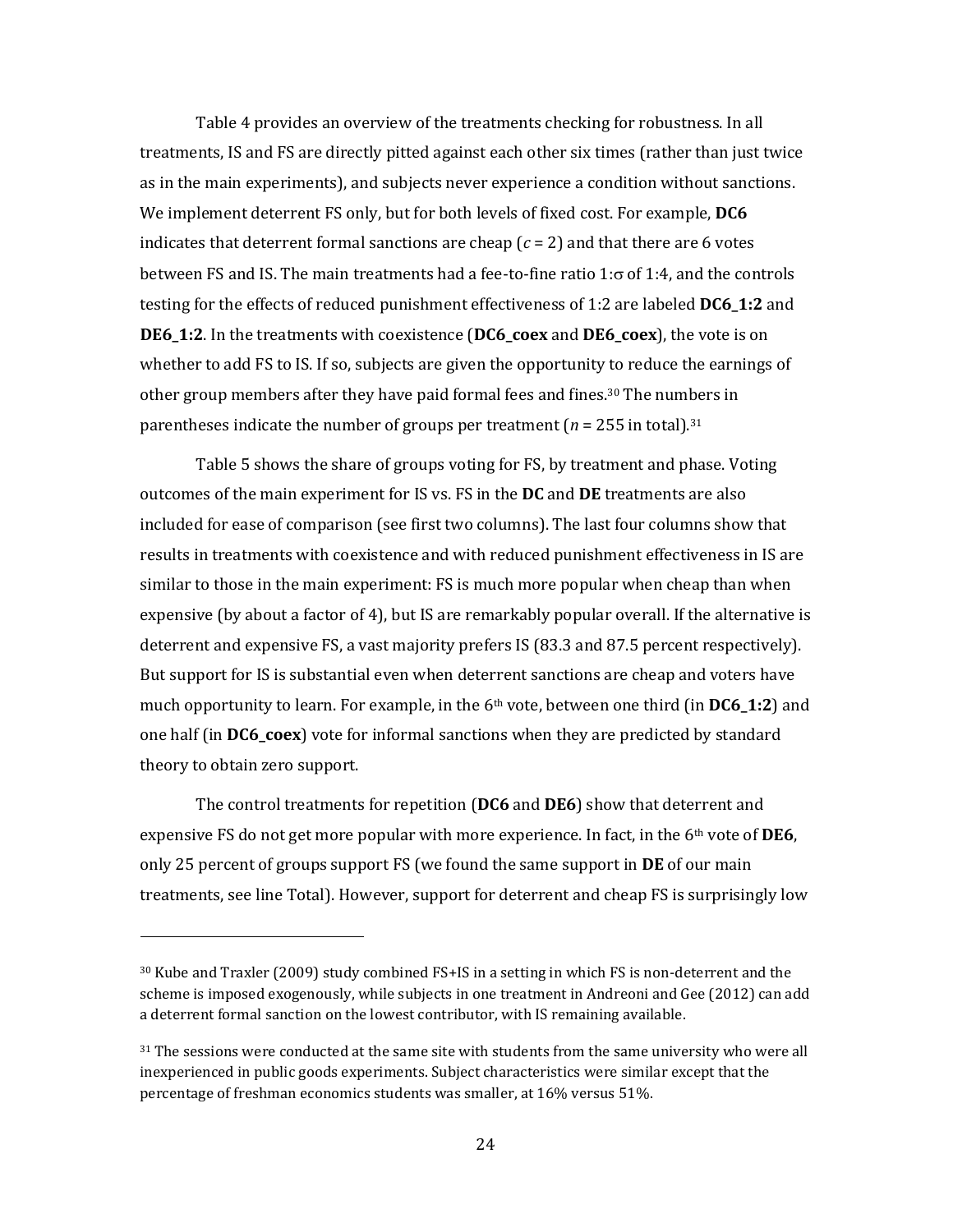in the **DC6** treatment. It is only about half of the support we found for such sanctions in the corresponding main treatment (27 vs. 57 percent). This result strengthens the view that IS is surprisingly popular, but somewhat weakens the view that popularity of FS is strongly influenced by its cost (in **DE6**, 31 percent of groups choose FS).<sup>32</sup>

We do not observe strong learning effects. In particular, there is no clear tendency for FS to become more popular over time in the robustness treatments. This finding mirrors the pattern in the main experiment where popularity of FS vs. IS did not change from first to second voting cycle. It is noteworthy, however, that IS is quite popular in all robustness treatments even in Phase 1. This finding contrasts with earlier studies of voting between IS and NS, which find that IS initially unpopular (e.g. Gürerk *et al*., Ertan *et al*.). But the finding strengthens our overall result that IS is surprisingly popular when competing with FS.

Table 6 presents results from regression analyses supporting our earlier interpretations. They show, in particular, that formal sanctions are less popular when (moderately) expensive, that doubling the cost (equivalently, halving the effectiveness) of informal sanctions does not make formal sanctions more popular, and that these results are not attributable to lack of coexistence of IS with FS or to insufficient opportunities for learning. Model (1) uses data from the robustness treatments only, model (2) also uses the relevant data from the main experiment (voting on IS vs. FS in **DC** and **DE**) and includes a dummy for having six votes between IS and FS. Addition of controls for group experience in specification (3) leaves qualitative conclusions unchanged.<sup>33</sup>

 $\overline{a}$ 

<sup>32</sup> We think the small number of groups voting for FS in **DC6** is best treated as an outlier. Among other things, the difference between the 57% share of groups choosing FS in **DC** and the 27% share in **DC6** could have been undone by a few voters, since four **DC6** groups chose IS in their first vote by a narrow 3-2 majority. Once IS was chosen by a group, its high effectiveness could easily have discouraged voters from experimenting with the alternative.

 $33$  Figure C.2 in the online appendix shows contributions- and punishment behavior over time. In line with other studies (e.g. Nikiforakis and Normann 2008), we find that lower punishment effectiveness reduces contributions under IS somewhat, although the difference is not statistically significant. We find no evidence that coexistence significantly affects contributions compared to the situation where either institution exists in isolation.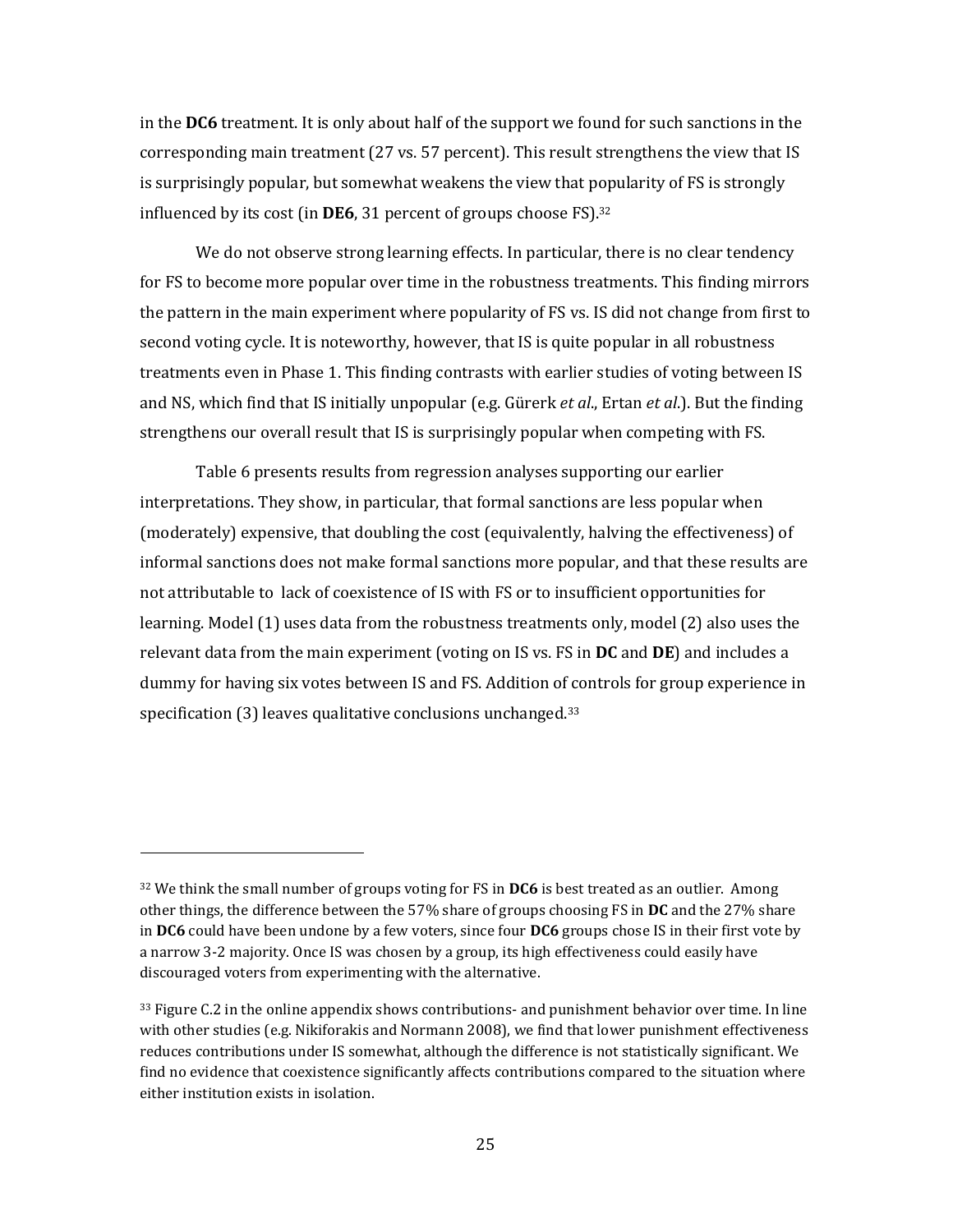# 6. CONCLUDING REMARKS

The voluntary provision of public goods is beset by the notorious free rider problem. An obvious remedy for the resulting inefficiency is to sanction free riders. While informal sanctions have been extensively studied in the literature, economists have not paid much attention to the behavioral impact of formal sanctions. The comparative performance of formal and informal sanctions, and their respective popular support, have not been studied previously at all. A plausible reason for this neglect is that standard economic reasoning suggests that well-targeted deterrent formal sanctions are dominant, and will therefore be the voters' preferred institutional choice. This paper has shown that this presumption is overly simple, if not wrong.

Our study confirms that deterrent formal sanctions increase cooperation, in line with standard theory. In contrast to standard theory, but in line with Fehr and Schmidt (1999) and recent experimental evidence, we find that informal sanctions also induce high levels of cooperation. Because our subjects use informal sanctions diligently and in a welltargeted manner, they are "behaviorally deterrent" and therefore increase efficiency. Informal sanctions outperform both costly and cheap formal deterrent sanctions, with experience. Voters tend to anticipate and learn about the high relative cost-effectiveness of informal sanctions that do not require a costly sanctioning infrastructure, and increasingly vote for them. As a result, informal sanctions are relatively popular, and self-organization for collective action is remarkably successful. We show that these findings are robust to providing more learning opportunities, to reducing the effectiveness of informal sanctions, or to allowing informal and formal sanctions to co-exist.

Our second main finding is that endogenous institutional choice carries a "dividend of democracy". We find significantly greater effectiveness of informal sanctions when selected by voting than in our exogenous comparison treatment. This result appears not to be an artifact of selection effects, and it is in line with others regarding the role of coordination in using punishment effectively, as well as with Dal Bó *et al*.'s (2010) and Sutter *et al*.'s (2010) findings about the benefits of democratic choice of institutions.

A third finding, paralleling the second, is that costly formal sanctions of nondeterrent magnitude, which should in theory leave the level of cooperation unchanged, enhance cooperation when selected democratically, reinforcing the result in Tyran and Feld

26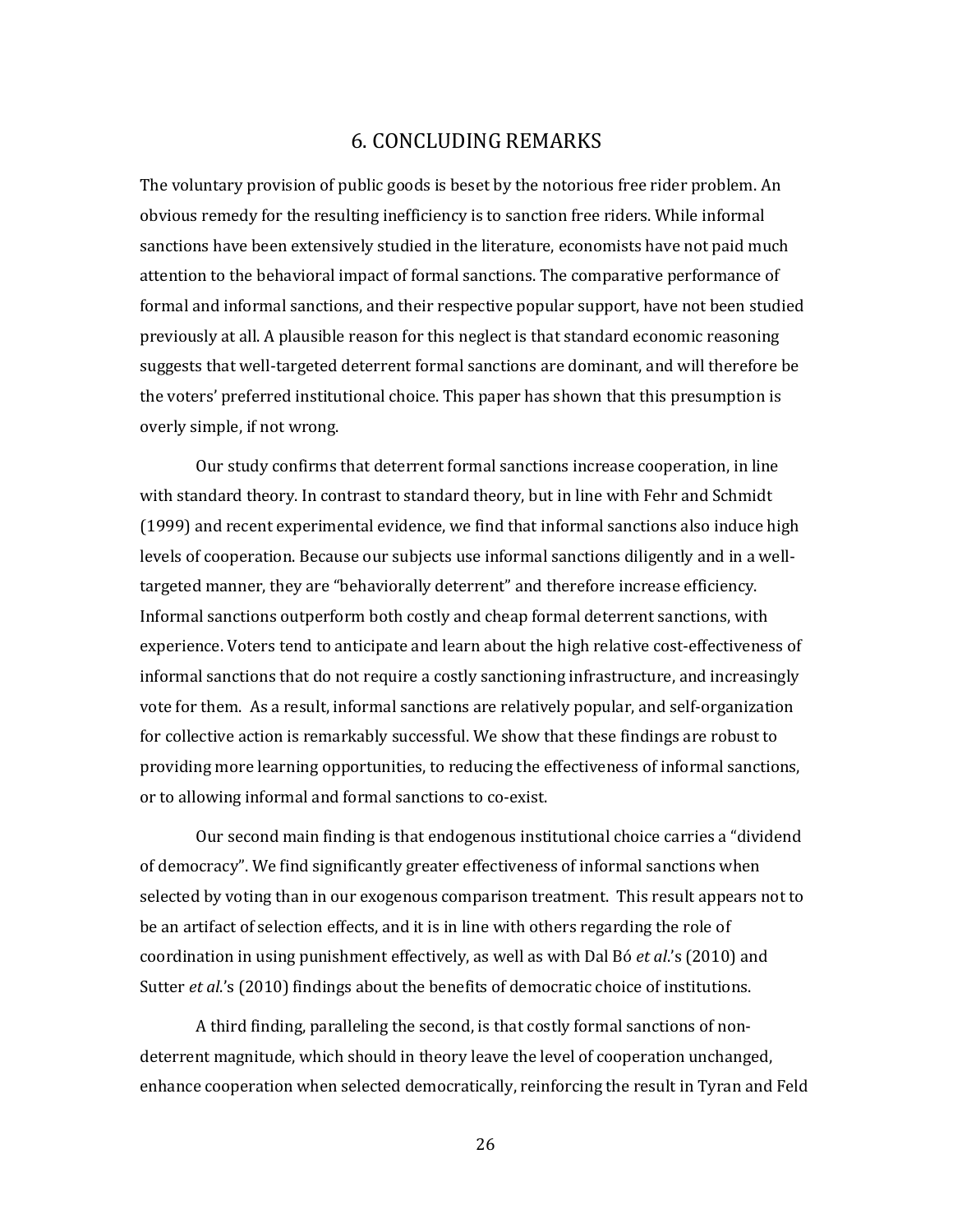(2006). However, even democratically legitimized non-deterrent formal sanctions show less power to induce cooperation than do informal ones (which, in our data, are "behaviorally deterrent", i.e. make contributing privately optimal).

We think our results provide at least four directions for further research. First, our observation of high cost-effectiveness of deterrent sanctions seems to suggest that they are preferable to non-deterrent formal sanctions. But our experiment remains silent as to whether they are in fact preferred by voters, because it provides them only with a choice between formal vs. informal sanctions but not between deterrent vs. non-deterrent formal sanctions.<sup>34</sup> Voters may in fact be reluctant to vote for fully deterrent sanctions because they may require a severity of punishment that would be judged unacceptable, in part due to the possibility of judicial and enforcement errors, an additional topic for research in its own right.

Second, we identify fixed cost as a fundamental qualitative difference between formal and informal sanction regimes: having access to formal sanctions requires putting in place some costly infrastructure. Our experiment shows that high fixed costs undermine popular support for formal sanctions. This finding suggests that keeping such costs low is important for policy makers who seek popular support for implementing formal sanctions. To what extent this is feasible probably depends on the particular application one has in mind. For example, fixed costs might be low if the overall cost of the state enforcement machinery can be spread over a great many domains. An interesting question for future research is to test to what extent popular support for informal sanctions varies as fixed costs of formal sanctions approach very low levels.

Third, an interesting question to investigate is how our finding that informal sanctions are surprisingly popular even when pitted against deterrent formal sanctions maps into larger groups and electorates. One might expect informal sanctions to be less powerful in large groups because a given individual may only be able to observe and punish a subset of that group (Carpenter 2007 finds that group size is relatively unimportant when comparing groups of 5 and 10 persons, but applicability to much larger social groups remains an open question). However, the effectiveness of formal sanctions may also depend

<sup>34</sup> See Kamei *et al*. (2011), which allows group choice of sanction parameters and obtains results consonant with ours.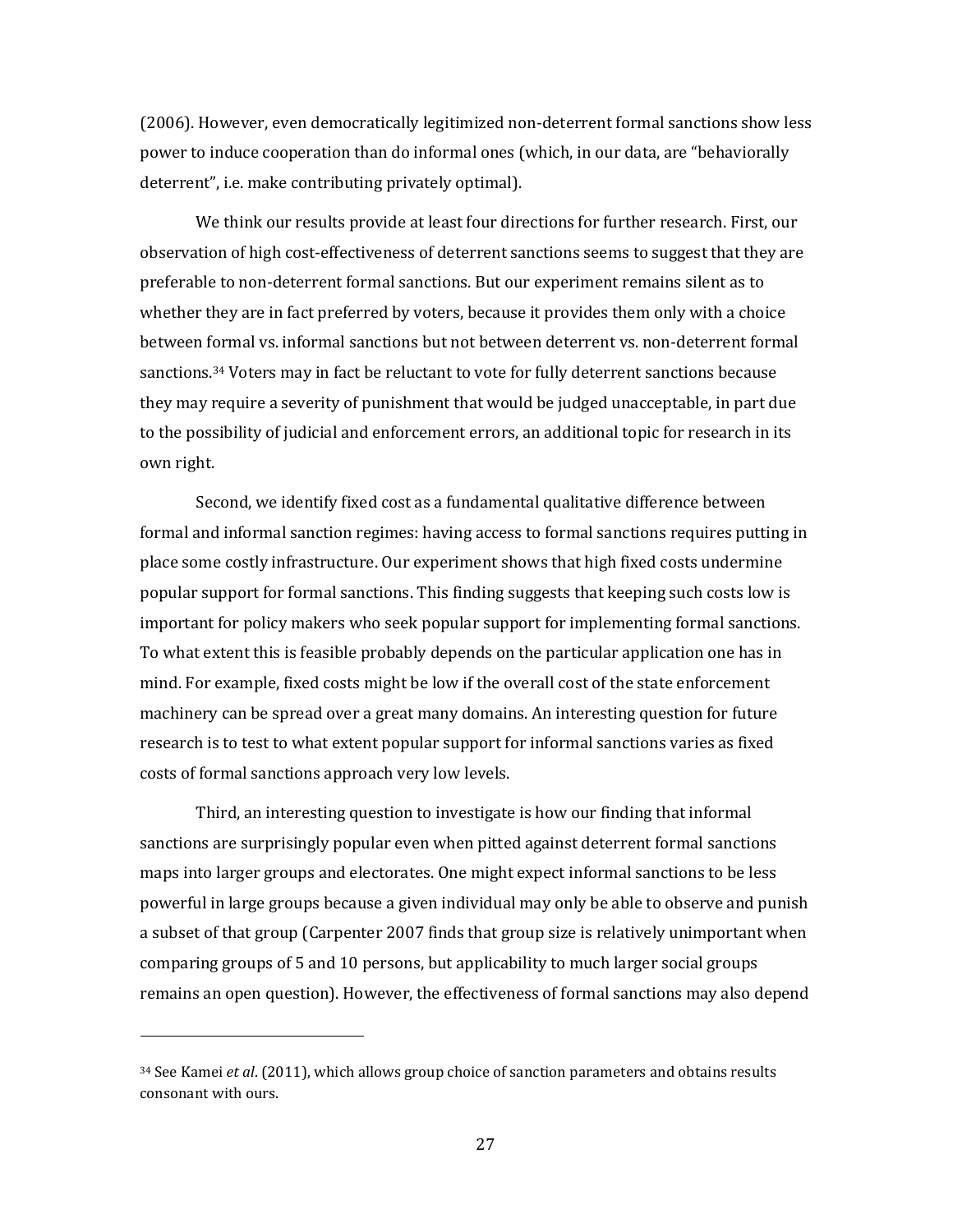on the size of the group. For example, fixed costs for the sanctioning infrastructure may be subject to (dis-)economies of scale. Finally, voting outcomes may be shaped by the size of the electorate because voters may realize that they are unlikely to be pivotal in a large electorate and may therefore vote expressively (e.g. Tyran 2004 or Feddersen *et al*. 2009).

Fourth, in essence, we find that informal sanctions are popular because they are effective, and they are effective because they are used with circumspection. But such circumspection, in particular refraining from harmful perverse punishment, and the trust that other group members exhibit such circumspection might depend on norms of civic cooperation or "culture" more generally (see Herrmann *et al*. 2008). But cultural factors may also affect the effectiveness and popularity of formal sanctions. The "rule of law" and willingness to comply with formal rules (e.g. the tax code) seem to vary systematically across countries. It would thus be interesting to conduct our experiments in countries that are believed to have weaker norms of civic cooperation or rule of law.

At a higher level of abstraction, informal and formal sanctions should probably not be viewed entirely as alternatives. Rather, the centralized organizational structures that make formal sanctions a possibility require the earlier and perhaps ongoing solution of a prior social dilemma, as seems especially obvious when speaking of a democratic state. At this level, our finding that informal cooperation is surprisingly successful should not be read as favoring informal over formal sanctions in any particular setting, but should be understood, rather, as a testament to the potential individuals have to cooperate. And cooperation is required to create and sustain the administrative machineries that make formal sanctions an option.

28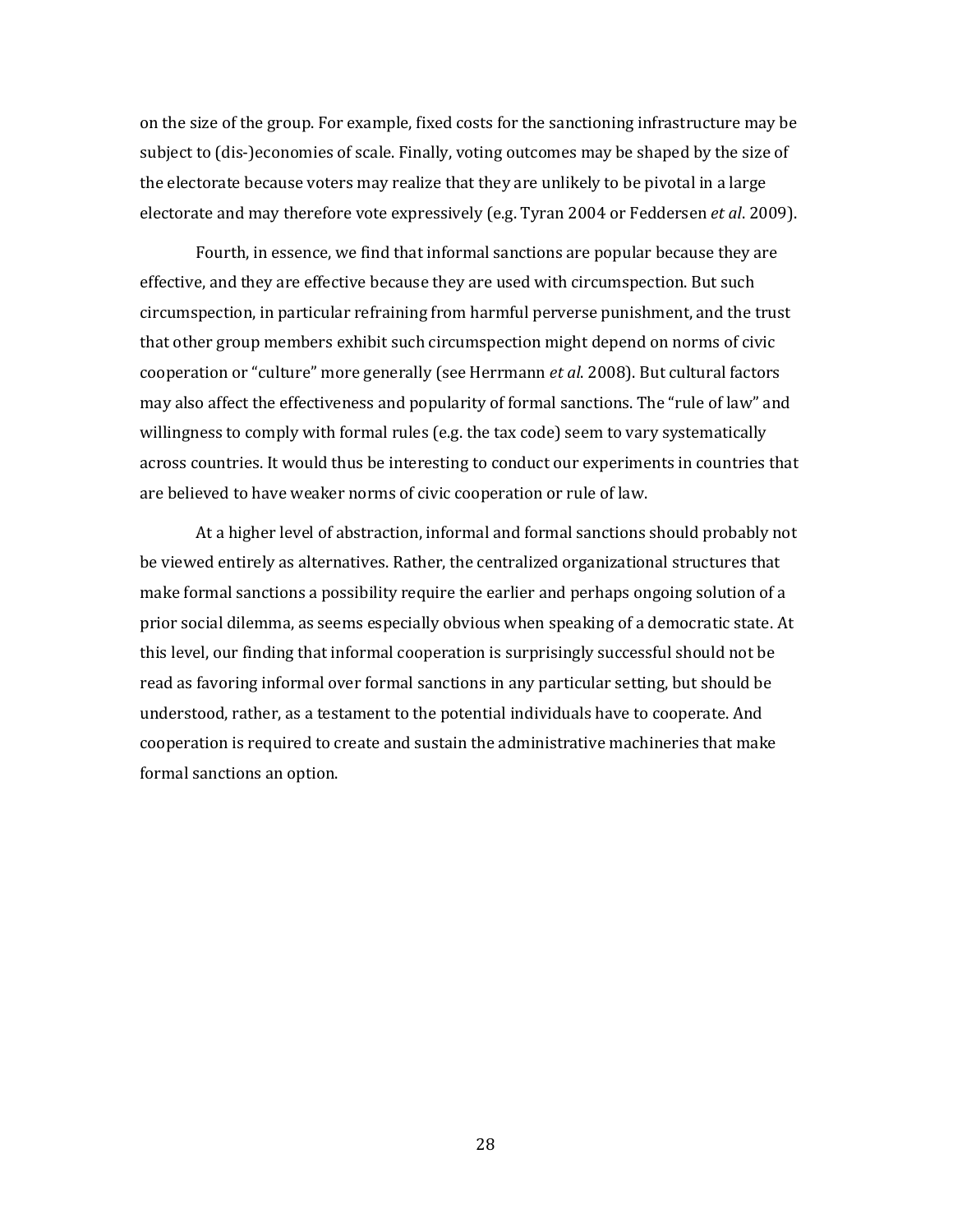## REFERENCES

- ANDREONI, J. and GEE, L.K. (2012), "Gun for Hire: Delegated Enforcement and Peer Punishment in Public Goods Provision," *Journal of Public Economics*, **96**, 1036–1046.
- BLANCO, M., ENGELMANN, D., and NORMANN, H.T. (2011), "A Within-Subject Analysis of Other-Regarding Preferences," *Games and Economic Behavior,* **72,** 321-338.
- BOCHET, O., PAGE, T. and PUTTERMAN, L. (2006), "Communication and Punishment in Voluntary Contribution Experiments," *Journal of Economic Behavior and Organization,*  **60**, 11-26.
- BOTELHO, A., HARRISON, G., COSTA PINTO, L.M. and RUTSTRÖM, E.E. (2005), "Social Norms and Social Choice," unpublished paper, Dept. of Economics, University of Central Florida.
- BUCHANAN, J. and TULLOCK, G. (1962), *The Calculus of Consent. Logical Foundations of Constitutional Democracy.* (Ann Arbor: University of Michigan Press).
- CARPENTER, J. (2007), "Punishing Free-Riders: How Group Size Affects Mutual Monitoring and the Provision of Public Goods," *Games and Economic Behavior,* **60**, 31-52.
- CHARNESS, G. and RABIN, M. (2002), "Understanding Social Preferences with Simple Tests," *Quarterly Journal of Economics*, **117**, 817-869.
- CHAUDHURI, A. (2010), "Sustaining Cooperation in Laboratory Public Goods Experiments: A Selective Survey of the Literature," *Experimental Economics,* **14**, 47-83.
- CINYABUGAMA, M., PAGE, T. and PUTTERMAN, L., 2006, "Can Second-Order Punishment Deter Perverse Punishment?" *Experimental Economics* 9(3): 265-279.
- DAL BÓ, P., FOSTER, A. and PUTTERMAN, L. (2010), "Institutions and Behavior: Experimental Evidence on the Effects of Democracy," *American Economic Review,* **100**, 2205–2229.
- DENANT-BOEMONT, L., MASCLET, D. and NOUSSAIR, C. (2007), "Punishment, Counterpunishment and Sanction Enforcement in a Social Dilemma Experiment", *Economic Theory,* **33**, 145-167.
- EGAS, M. and RIEDL, A. (2008), "The Economics of Altruistic Punishment and the Maintenance of Cooperation," *Proceedings of the Royal Society* B, **275**, 871-878.
- ERTAN, A., PAGE, T. and PUTTERMAN, L. (2009), "Who to Punish? Individual Decisions and Majority Rule in Mitigating the Free-Rider Problem," *European Economic Review,* **53**, 495-511.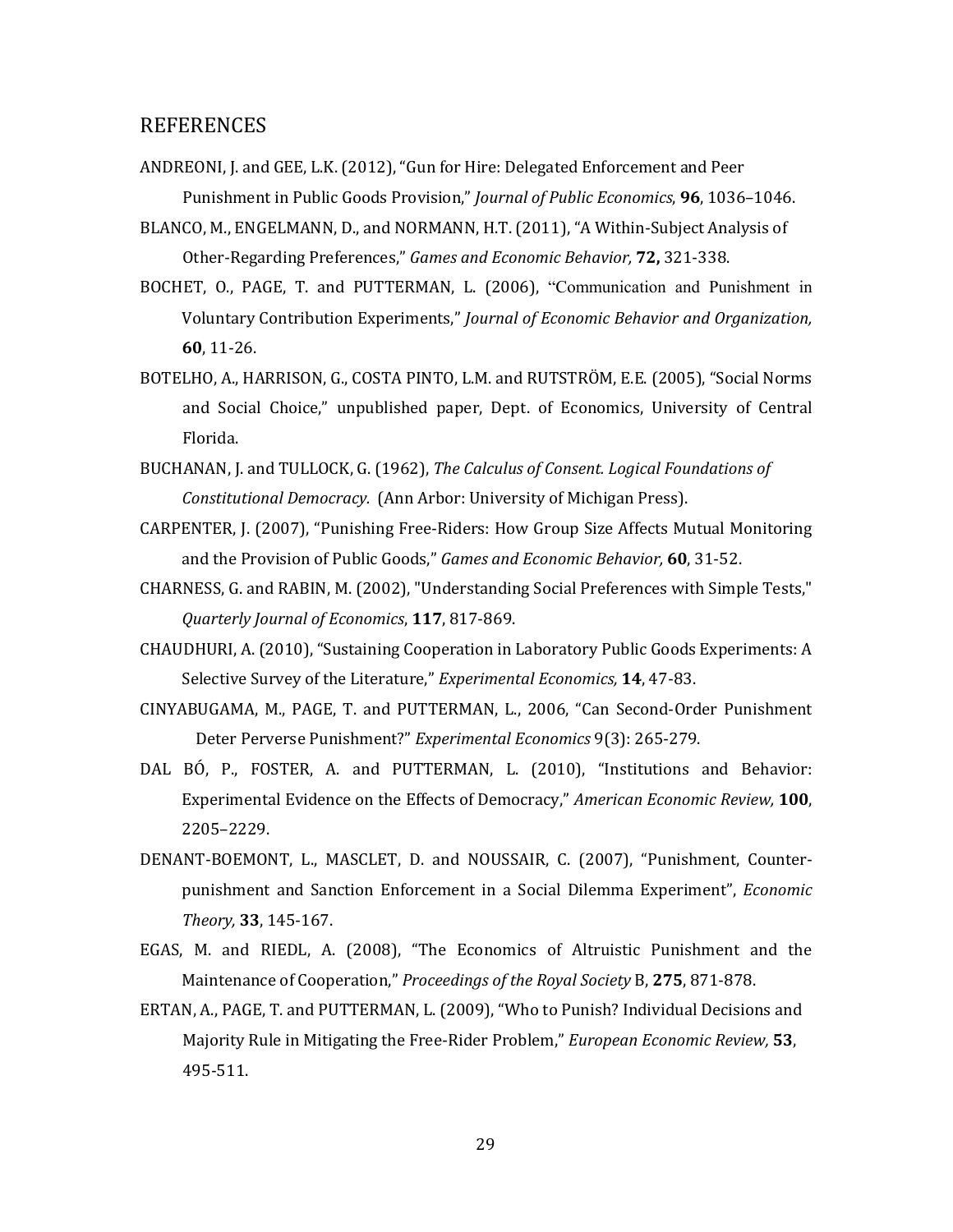- FEDDERSEN, T., GAILMARD, S. and SANDRONI, A. (2009), "Moral Bias in Large Elections: Theory and Experimental Evidence," *American Political Science Review,* **103**, 175-192.
- FEHR, E. and GÄCHTER, S. (2000), "Cooperation and Punishment in Public Goods Experiments," *American Economic Review,* **90**, 980-994.
- FEHR, E. and GÄCHTER, S. (2002), "Altruistic Punishment in Humans," *Nature,* **415**, 137- 140.
- FEHR, E. and SCHMIDT, K. (1999), "A Theory of Fairness, Competition, and Cooperation," *Quarterly Journal of Economics,* **104**, 817-868.
- FISCHBACHER, U. (2007), "z-Tree: Zurich Toolbox for Ready-Made Economic Experiments," *Experimental Economics,* **10**, 171-178.
- FISCHBACHER, U. and GÄCHTER, S. (2010), "Social Preferences, Beliefs, and the Dynamics of Free Riding in Public Good Experiments," *American Economic Review,* **100**, 541-556.
- GÜRERK, Ö., IRLENBUSCH, B. and ROCKENBACH, B., (2006), "The Competitive Advantage of Sanctioning Institutions," *Science*, **312**, 108-110.
- HERRMANN, B., THÖNI, C. and GÄCHTER, S. (2008), "Antisocial Punishment Across Societies," *Science*, **319**, 1362-1367.
- HOBBES, T. (1996) [1651], *Leviathan. Or the Matter, Forme and Power of a Commonwealth Ecclesiastical and Civil*. (New York: Oxford University Press).
- ISAAC, R. M. and WALKER, J.M. (1988), "Group Size Effects in Public Goods Provision: The Voluntary Contribution Mechanism," *Quarterly Journal of Economics*, **103**, 179-199.
- KAMEI, K. (2011), "Democracy and Resilient Pro-Social Behavioral Change: An Experimental Study," unpublished paper, Brown University.
- KAMEI, K., PUTTERMAN, L. and TYRAN, J.-R. (2011), "State or Nature? Formal vs. Informal Sanctioning in the Voluntary Provision of Public Goods," Brown University Department of Economic Working Paper No. 2011-3.
- KOCHER, M.G., MARTINSSON, P. and VISSER, M. (2008), "Does Stake Size Matter for Cooperation and Punishment?" *Economics Letters*, **99**, 508-511.
- KOSFELD, M., OKADA, A. and RIEDL, A. (2009), "Institution Formation in Public Goods Games," *American Economic Review*, **99**, 1335-1355.
- KROLL, S., CHERRY, T.L. and SHOGREN, J.F. (2007), "Voting, Punishment and Public Goods," *Economic Inquiry*, **45**, 557-570.
- KUBE, S. and TRAXLER, C. (2011), "The Interaction of Legal and Social Norm Enforcement," *Journal of Public Economic Theory,* **13**, 639-660.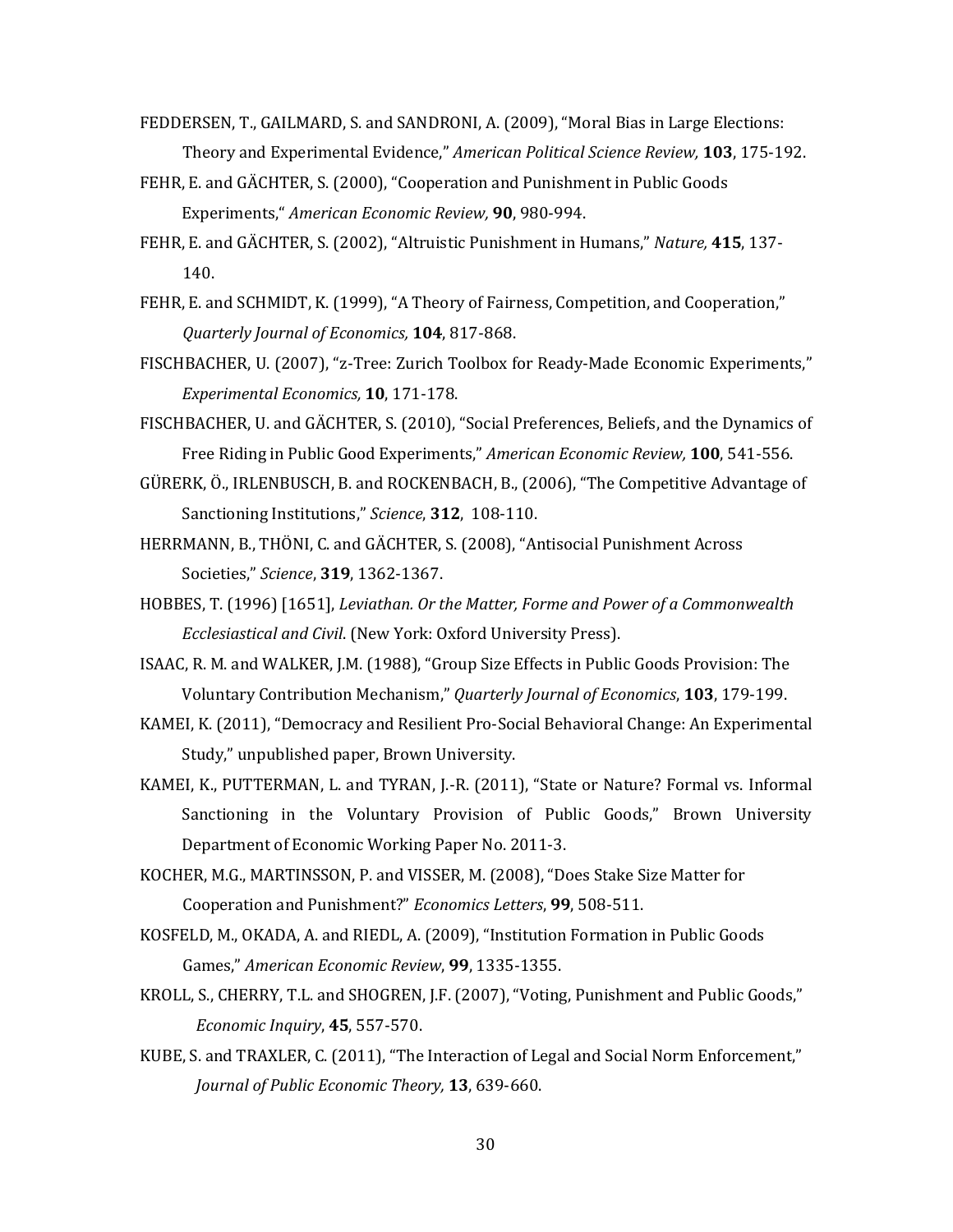- LOCKE, J. (2005) [1689], *Two Treatises of Government and a Letter Concerning Toleration.* (Digireads.com Publishing, Stilwell).
- NIKIFORAKIS, N. (2008), "Punishment and Counter-punishment in Public Good Games: Can we Really Govern Ourselves?" *Journal of Public Economics*, **92**, 91–112.
- NIKIFORAKIS, N. and NORMANN, H. (2008), "A Comparative Statics Analysis of Punishment in Public Goods Experiments," *Experimental Economics*, **11**, 358-369.
- OSTROM, E. (2010), "Beyond Markets and States: Polycentric Governance of Complex Economic Systems," *American Economic Review*, **100**, 641-672.
- PAGE, T., PUTTERMAN, L. and UNEL, B. (2005), "Voluntary Association in Public Goods Experiments: Reciprocity, Mimicry and Efficiency," *Economic Journal*, **115**, 1032-1053.
- SMITH, A. (2003) [1776], *An Inquiry into the Nature and Causes of the Wealth of Nations*. (New York: Bantam/Dell).
- SUTTER, M., HAIGNER, S. and KOCHER, M. (2010), "Choosing the Stick or the Carrot? Endogenous Institutional Choice in Social Dilemma Situations," *Review of Economic Studies*, **77**, 1540-1566.
- TRAULSEN, A., RÖHL, T. and MILINSKI, M. (2012), "An Economic Experiment Reveals that Humans Prefer Pool Punishment to Maintain the Commons", *Proceedings of the Royal Society B*, **279**, 3716-3721.
- TYRAN, J.-R. (2004), "Voting when Money and Morals Conflict. An Experimental Test of Expressive Voting," *Journal of Public Economics*, **88**, 1645-1664.
- TYRAN, J.-R. and FELD, L.P. (2006), "Achieving Compliance when Legal Sanctions are Nondeterrent," *Scandinavian Journal of Economics*, **108**, 1-22.
- TYRAN, J.-R. and SAUSGRUBER, R. (2006), "A Little Fairness may Induce a Lot of Redistribution in Democracy," *European Economic Review,* **50**, 469-485.
- ZHANG, B., LI, C., DE SILVA, H., BEDNARIK, P. and SIGMUND, K. (2013), "The Evolution of Sanctioning Institutions: An Experimental Approach to the Social Contract." Working Paper, University of Vienna.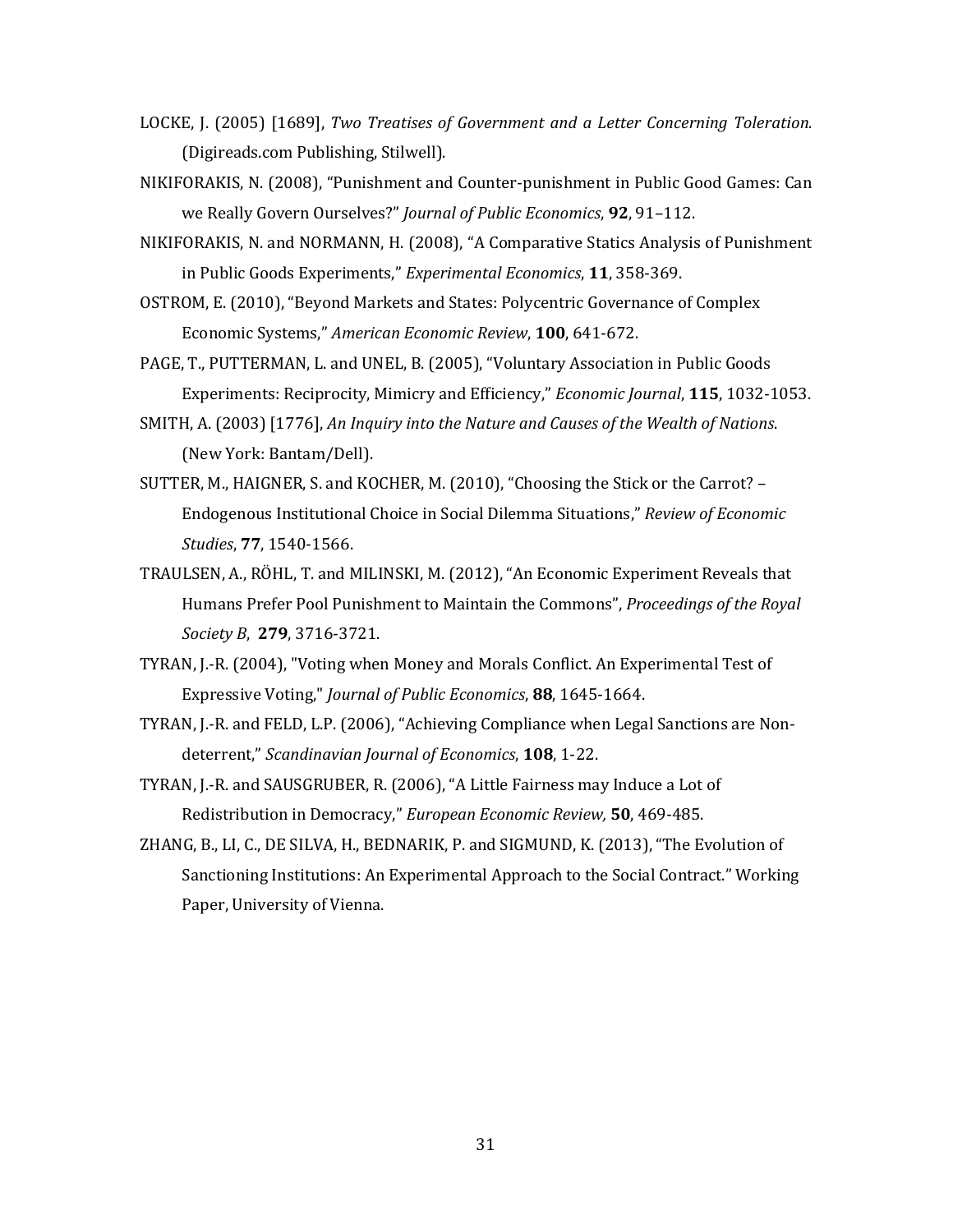



Timing in the experiment



FIGURE 2

Voting outcomes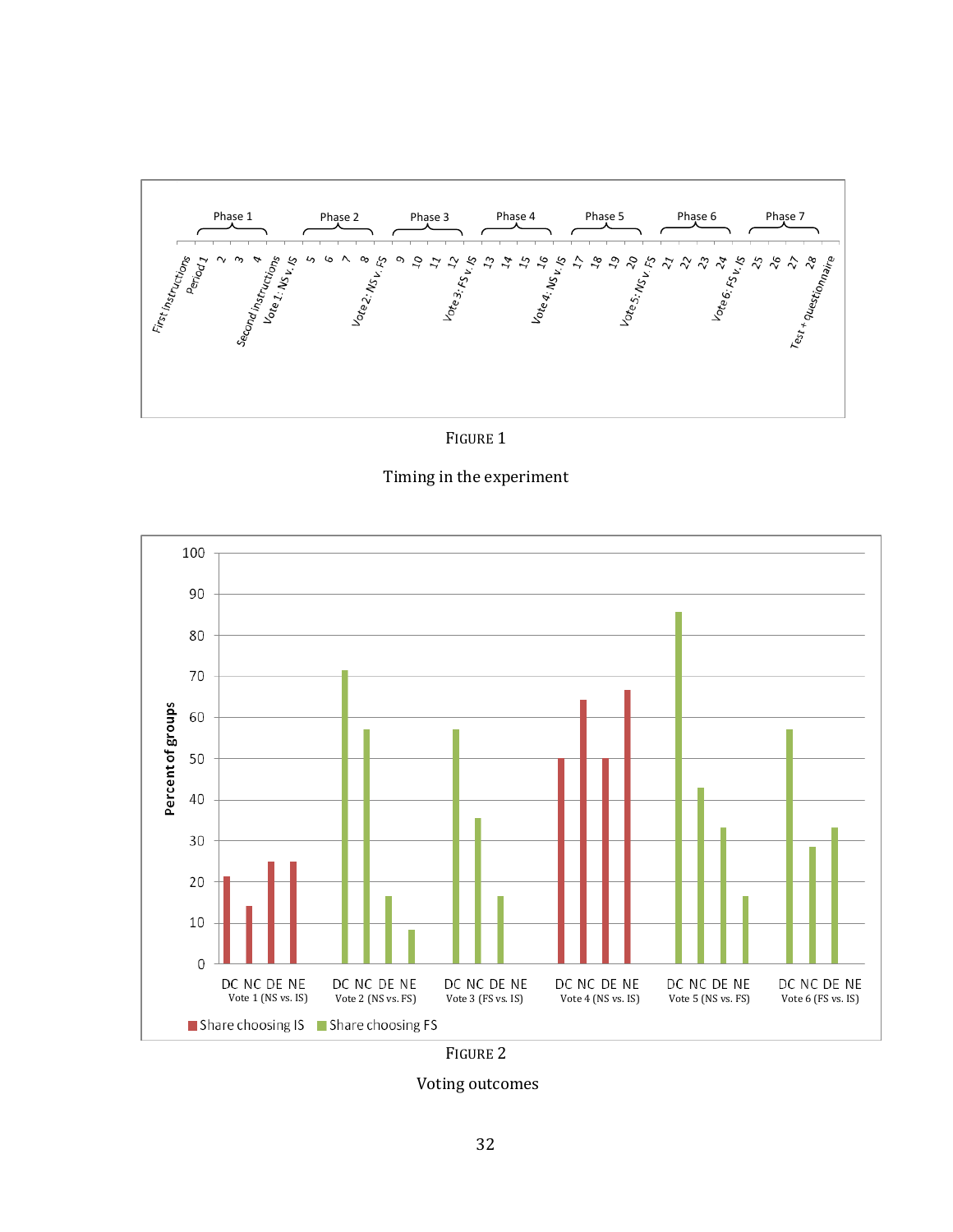

*Note*: Bars show *CE*, the average gain in gross earnings (i.e. before sanction costs are deducted), relative to earnings in Phase 1, for each point spent on sanctions, including losses to those punished (see main text for an exact definition). Earnings in Phase 1 are calculated separately for the groups that experienced the relevant institutions in the relevant phases. Dashed line at *CE* =1 indicates the break-even point, at which earnings gain equals sanction cost. Note that the scale of the *y*-axis is different in the upper left (**DC)** quadrant.

#### FIGURE 3

#### Cost-effectiveness of sanctions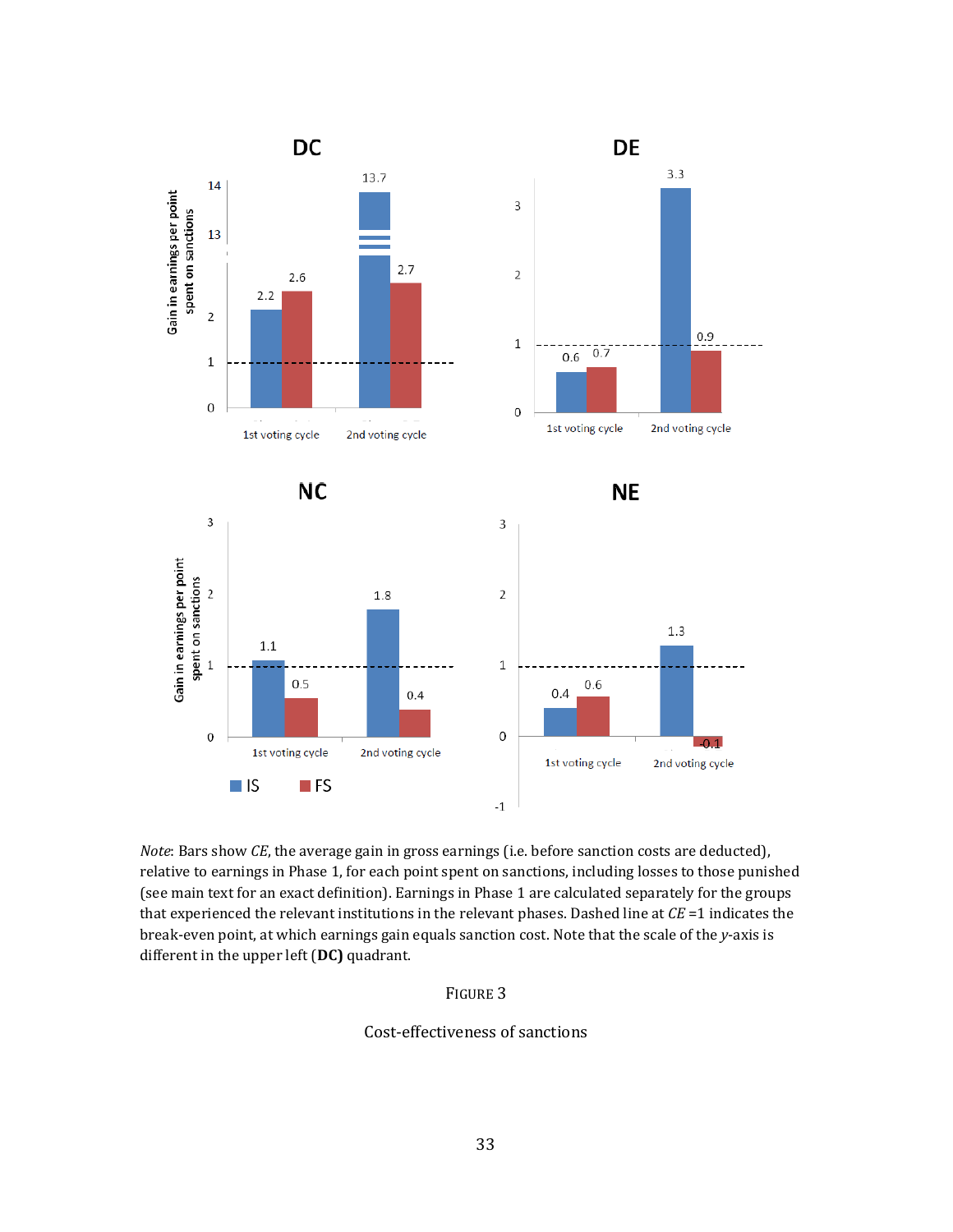

 $\rightarrow$  NS  $\rightarrow$  IS  $\rightarrow$  FS  $\circ$  Sanctions given (IS only)

FIGURE 4

Contributions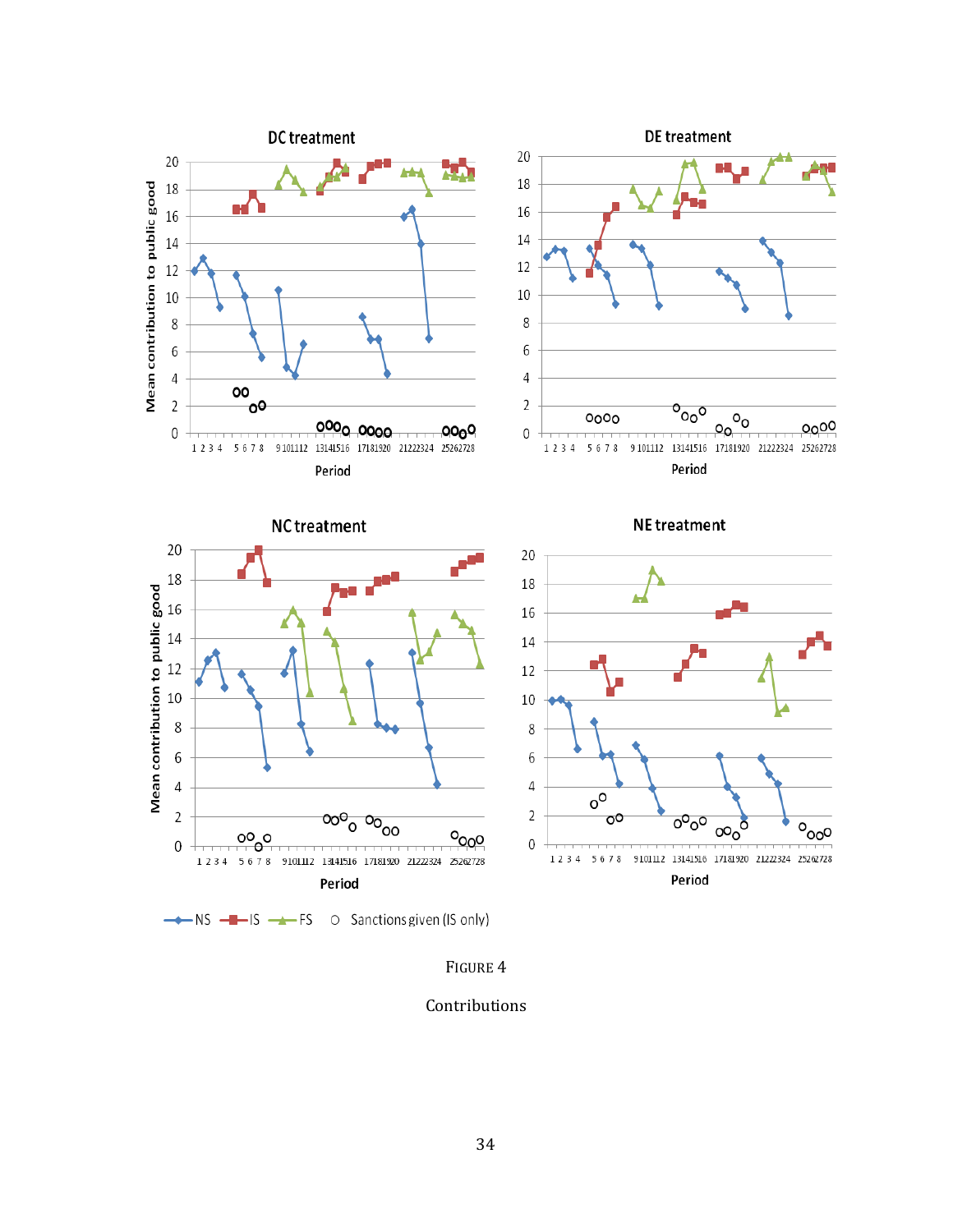|                                  | <b>Endogenous Treatments</b>                    | Exogenous<br>Treatments                           |                                                                                   |  |
|----------------------------------|-------------------------------------------------|---------------------------------------------------|-----------------------------------------------------------------------------------|--|
|                                  | $c = 2$<br>"Cheap"                              | $c = 8$<br>"Expensive"                            | $c=2$                                                                             |  |
| $s = 0.8$<br>"Deterrent"         | Deterrent and<br>Cheap $(DC)$<br>Groups: 14     | Deterrent and<br>Expensive (DE)<br>Groups: 12     | <b>Exogenous IS</b><br>(Informal)<br>Sanctions)<br>Groups: 6                      |  |
| $s = 0.4$<br>"Non-<br>deterrent" | Non-deterrent and<br>Cheap $(NC)$<br>Groups: 14 | Non-deterrent and<br>Expensive (NE)<br>Groups: 12 | <b>Exogenous</b><br>Non-deterrent<br><b>FS</b> (Formal<br>Sanctions)<br>Groups: 9 |  |

TABLE 1 *Main Treatments (Formal Sanctions Parameters)*

*Note*: All groups had 5 members. Main treatments: 52 groups with a total of 260 subjects. Exogenous treatments: 15 groups with 75 subjects. In both exogenous treatments,  $c = 2$  while the value of *s* is as indicated by the relevant row heading. For treatments testing for robustness, see Table 4.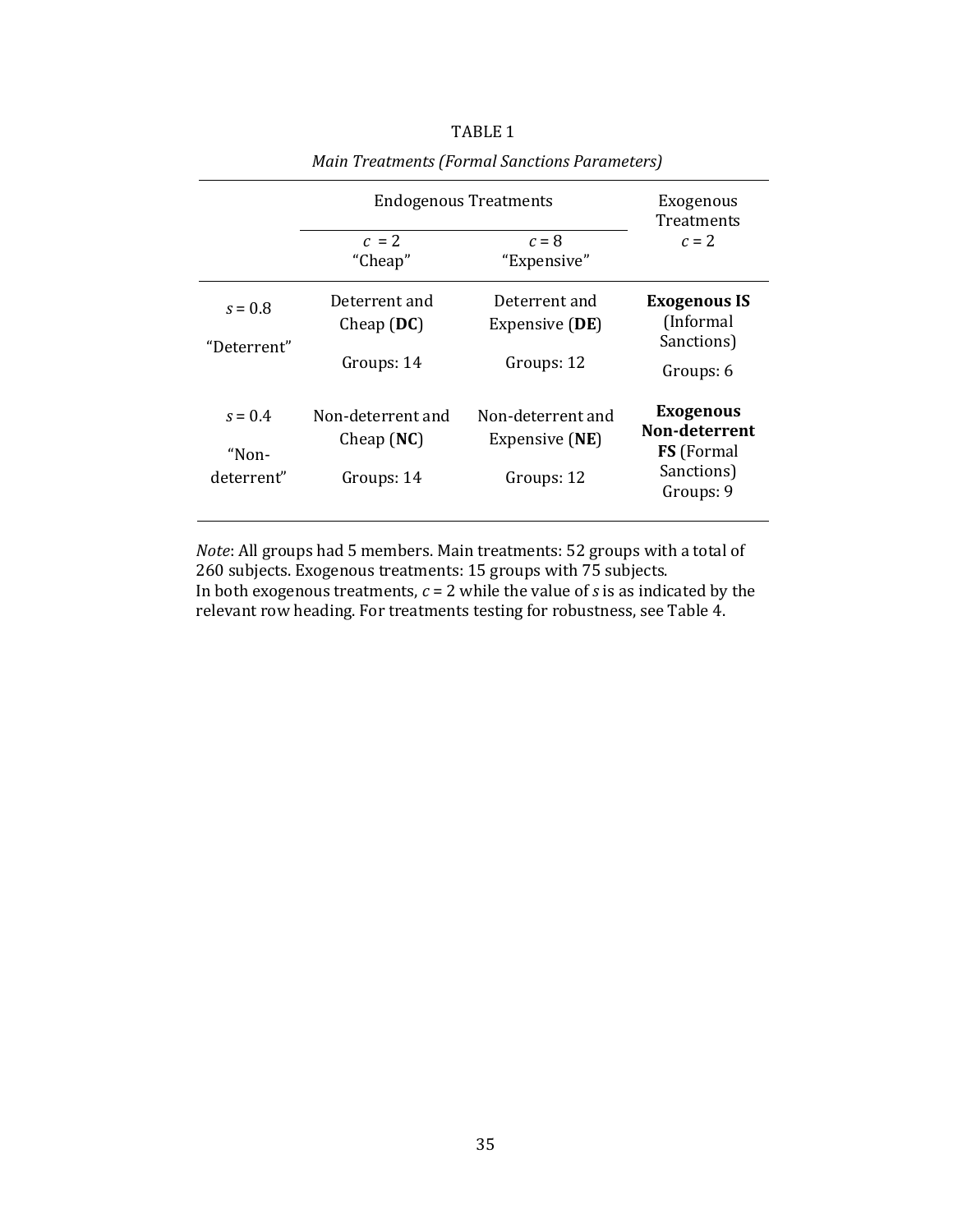| Dep. Var.: group adopted formal sanctions |            |             |
|-------------------------------------------|------------|-------------|
|                                           | (1)        | (2)         |
| Deterrent FS $(\gamma_1)$                 | $0.301***$ | $0.238**$   |
|                                           | (0.091)    | (0.105)     |
| Cheap FS $(\gamma_2)$                     | $0.471***$ | $0.446***$  |
|                                           | (0.082)    | (0.117)     |
| Alternative to FS is IS $(\gamma_3)$      | $-0.205**$ | $-0.407***$ |
|                                           | (0.101)    | (0.116)     |
| FS used before                            |            | $-0.590*$   |
|                                           |            | (0.173)     |
| Contributions * FS used before            |            | $0.060**$   |
|                                           |            | (0.028)     |
| IS used before                            |            | $-0.739*$   |
|                                           |            | (0.243)     |
| Contributions * IS used before            |            | 0.025       |
|                                           |            | (0.027)     |
| Mean informal punishment given            |            |             |
| before                                    |            | $0.125**$   |
|                                           |            | (0.057)     |
| Mean contribution in $T-1$                |            | $-0.002$    |
|                                           |            | (0.010)     |
| Mean contribution in T-2                  |            | $-0.016$    |
|                                           |            | (0.012)     |
| Phase dummies                             | Yes        | Yes         |
| Log-likelihood                            | $-105.3$   | $-90.2$     |
| <b>Observations</b>                       | 208        | 208         |
| Number of groups                          | 52         | 52          |

TABLE 2 *Voting regressions, group level*

*Note*: Random effects probit regressions. Standard errors in parentheses. Marginal effects reported. Unit of analysis: groups. Data from all four phases where subjects vote on introducing FS. "FS used before" = 1 if a group implemented FS in the most recent opportunity to do so. "Mean informal punishment given before" is the average number of punishment points meted out by all group members in the most recent phase where IS were available. "Contributions" are group averages. *T*-1 indicates the phase immediately preceding the vote in phase *T*. In interactions, both terms always refer to the same phase, i.e. if IS was used in Phase *T*-1, both terms in "Contributions\*IS used before" refer to Phase *T*-1. Constant included (not shown). \* significant at 10%; \*\* significant at 5%; \*\*\* significant at 1% (refer to the test of the hypothesis that the coefficient is zero)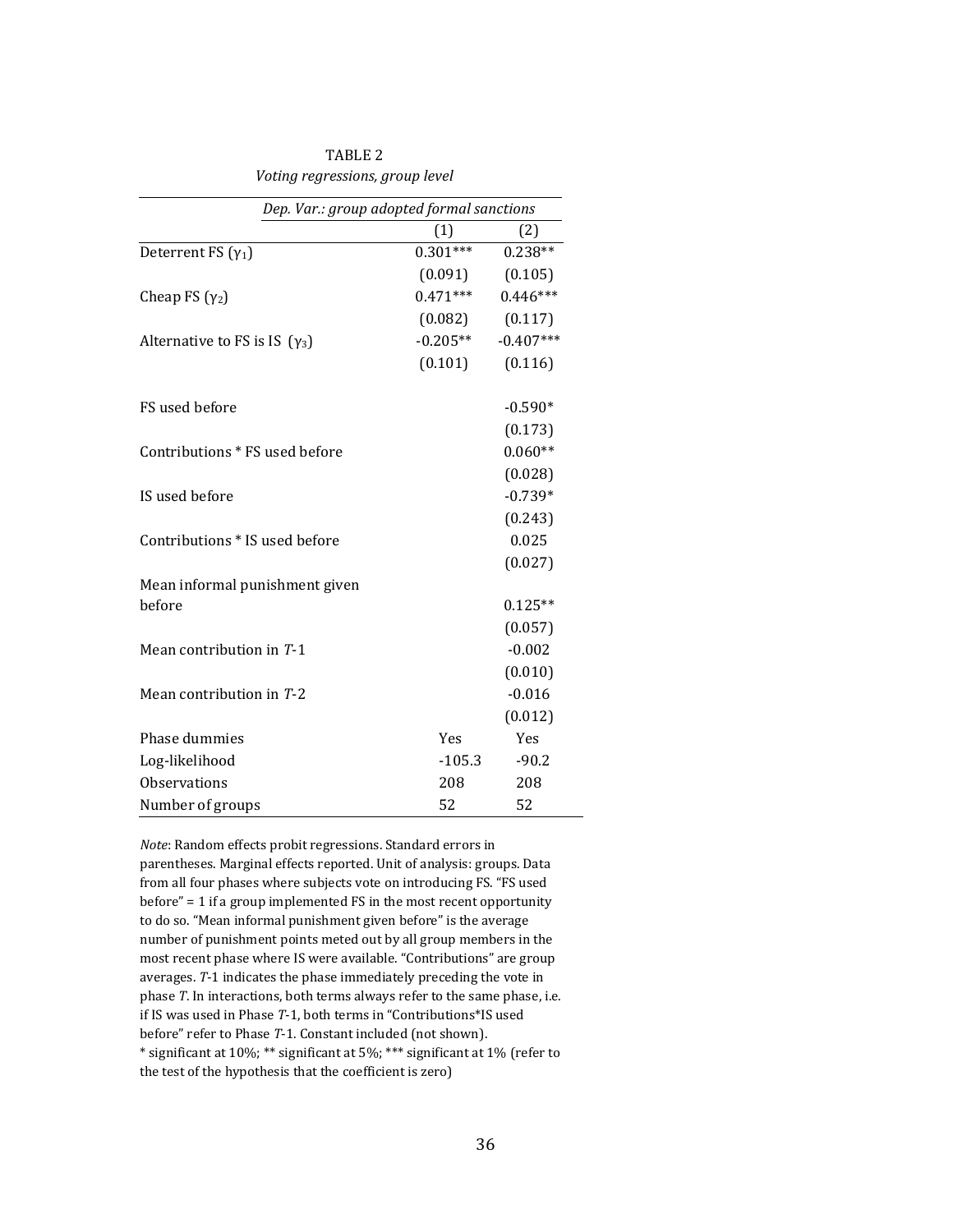| BL<br>٠. |  |
|----------|--|
|----------|--|

|                                                                                                    | Dependent variable: |                                                   |                     |          |  |
|----------------------------------------------------------------------------------------------------|---------------------|---------------------------------------------------|---------------------|----------|--|
|                                                                                                    |                     | Punishment<br>points given to<br>individual other | Contribution        |          |  |
|                                                                                                    | (1)                 | (2)                                               | (3)                 | (4)      |  |
| $\boldsymbol{C}_{j,t-1}$                                                                           |                     |                                                   | $0.587***0.511***$  |          |  |
|                                                                                                    |                     |                                                   | $[0.054]$ $[0.071]$ |          |  |
| $\bar{C}_{\Box\, j.t-1}$                                                                           |                     |                                                   | $0.312***$          | 0.005    |  |
|                                                                                                    |                     |                                                   | [0.050]             | [0.059]  |  |
| $C_{j,t}$                                                                                          |                     | $-0.008$ $-0.010**$                               |                     |          |  |
|                                                                                                    |                     | $[0.011]$ $[0.004]$                               |                     |          |  |
| $max(C_j - C_i, 0)$                                                                                |                     | $0.039***0.039***$                                |                     |          |  |
|                                                                                                    |                     | $[0.013]$ $[0.003]$                               |                     |          |  |
| $\left \min\left(C_i - C_j, 0\right)\right $                                                       |                     | $0.095***0.092***$                                |                     |          |  |
|                                                                                                    |                     | $[0.011]$ $[0.005]$                               |                     |          |  |
| Punishment received <sub>t-1</sub> * $\left  \min \left( C_{i,t-1} - C_{m,t-1}, 0 \right) \right $ |                     |                                                   | $0.031***0.029***$  |          |  |
|                                                                                                    |                     |                                                   | $[0.010]$ $[0.010]$ |          |  |
| Punishment received <sub>t-1</sub> * max $(C_{j,t-1} - C_{m,t-1}, 0)$                              |                     |                                                   | $-0.047$            | $-0.024$ |  |
|                                                                                                    |                     |                                                   | [0.029]             | [0.026]  |  |
| Voted for $IS_j$                                                                                   | $-0.014$            | $-0.014$                                          | 0.299               | 0.279    |  |
|                                                                                                    | [0.040]             | [0.023]                                           | [0.248]             | [0.261]  |  |
| Group dummies                                                                                      | No                  | Yes                                               | No                  | Yes      |  |
| R-sq (overall)                                                                                     | 0.21                | 0.25                                              | 0.62                | 0.65     |  |
| Observations                                                                                       | 9,120               | 9,120                                             | 1,710               | 1,710    |  |
| Number of dyads                                                                                    | 940                 | 940                                               |                     |          |  |

*Determinants of punishment and contributions under IS*

*Note*: Random effects GLS regressions. Standard errors in parentheses. Standard errors clustered by group. Units of observation are dyads-by-period in the first two regressions and individuals-by-period in the last two. Only observations in IS condition are included.  $C_i$ , is the contribution to group production by individual *j* in period *t. Cm,t* is the median contribution in period *t*. A constant, controls for phase, period within phase, and treatment are included (not shown).  $*$  significant at 10%;  $**$  significant at 5%; \*\*\* significant at 1%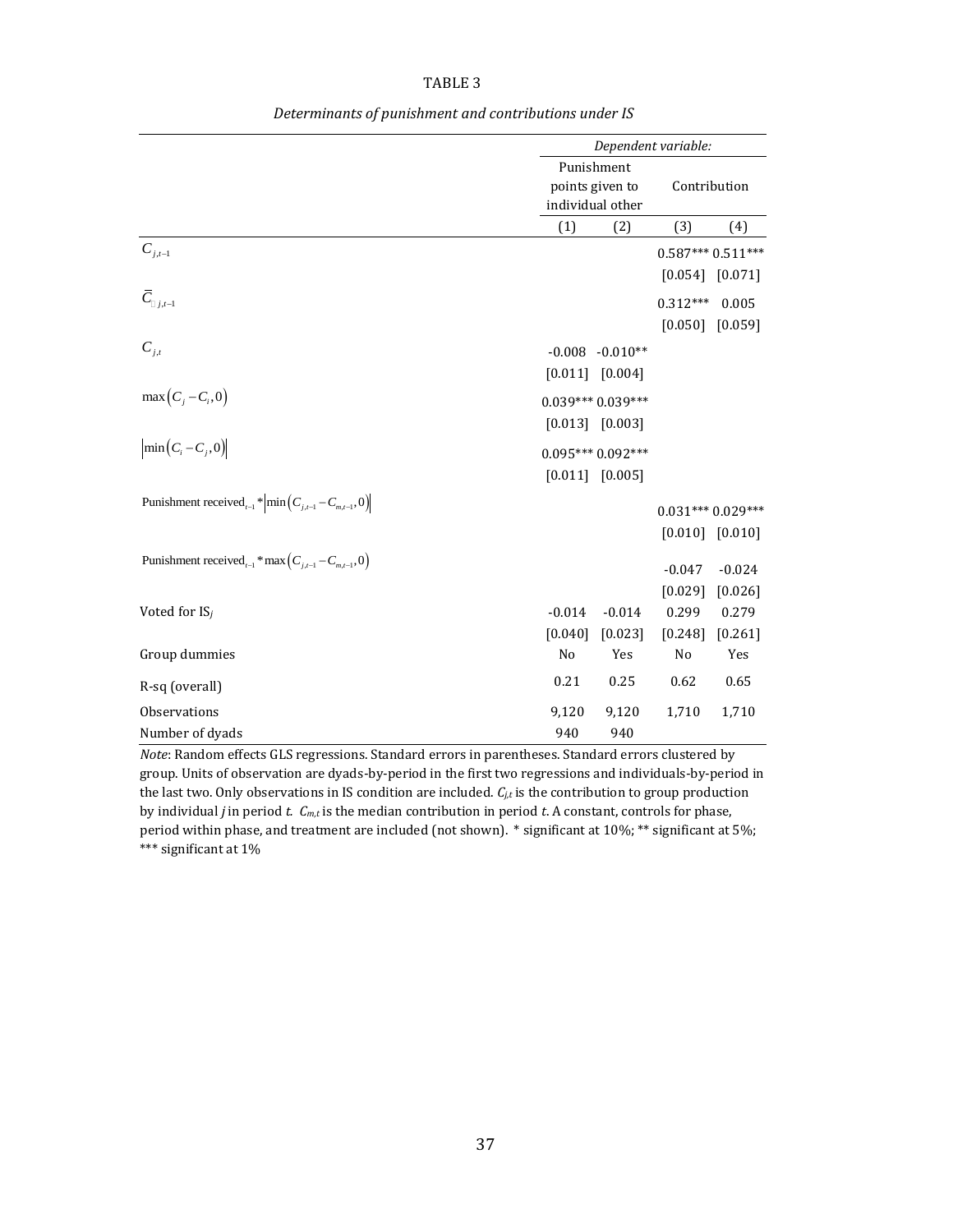|                                    | <b>Coexistence between IS and FS</b> |              |                             |  |  |  |  |
|------------------------------------|--------------------------------------|--------------|-----------------------------|--|--|--|--|
| <b>Punishment effectiveness in</b> |                                      |              |                             |  |  |  |  |
| <b>IS</b>                          | Cost of FS                           | No           | Yes                         |  |  |  |  |
| 1:4                                | Cheap                                | DC6(8)       | $DC6$ <sub>coex</sub> $(8)$ |  |  |  |  |
|                                    | Expensive                            | DE6 (8)      | $DE6$ <sub>coex</sub> $(8)$ |  |  |  |  |
| 1:2                                | Cheap                                | $DC6_1:2(9)$ |                             |  |  |  |  |
|                                    | Expensive                            | DE6_1:2 (10) |                             |  |  |  |  |

TABLE 4 *Robustness treatments*

*Note*: Number of groups in parentheses. All groups had 5 subjects. Total number of participants: 255